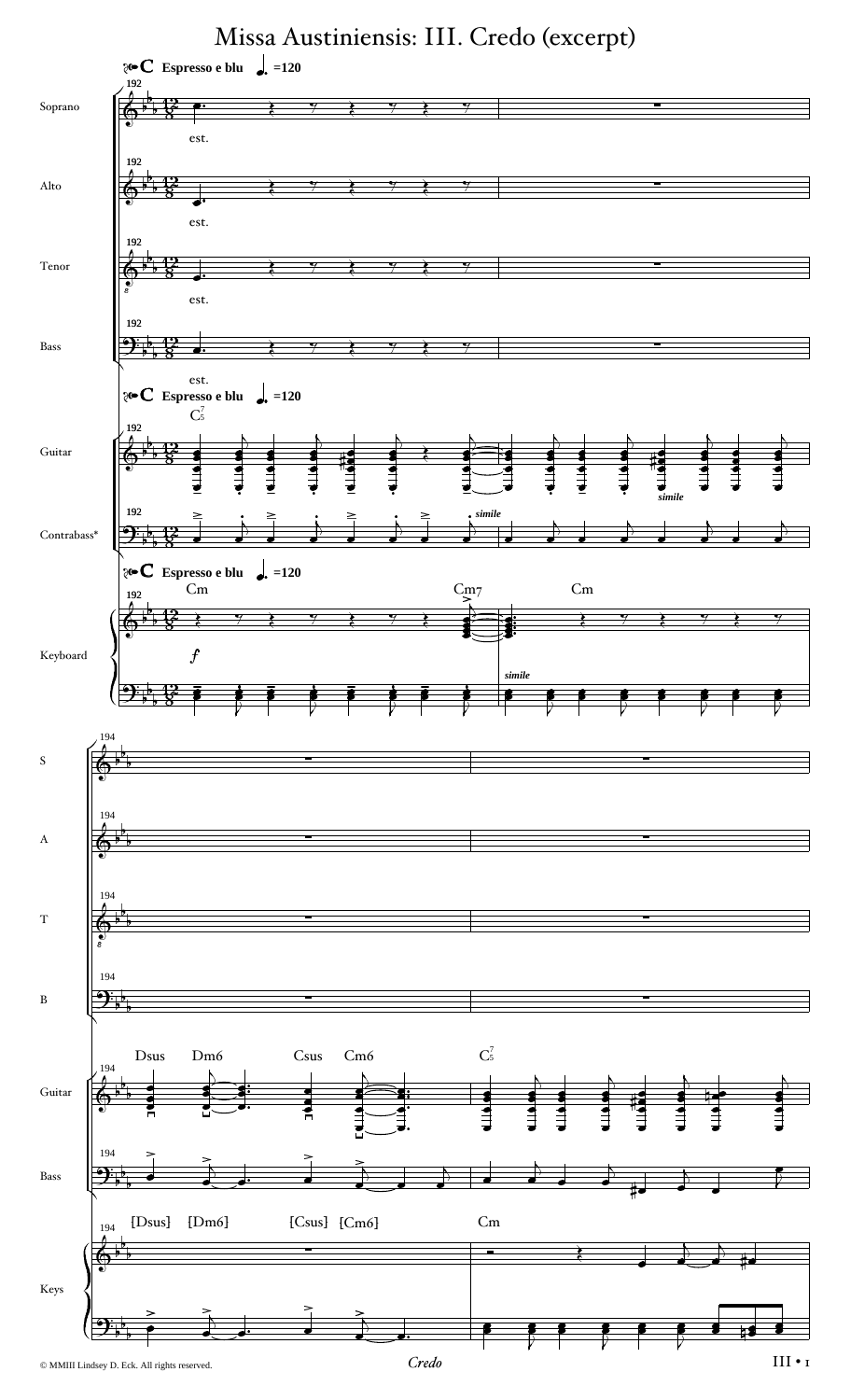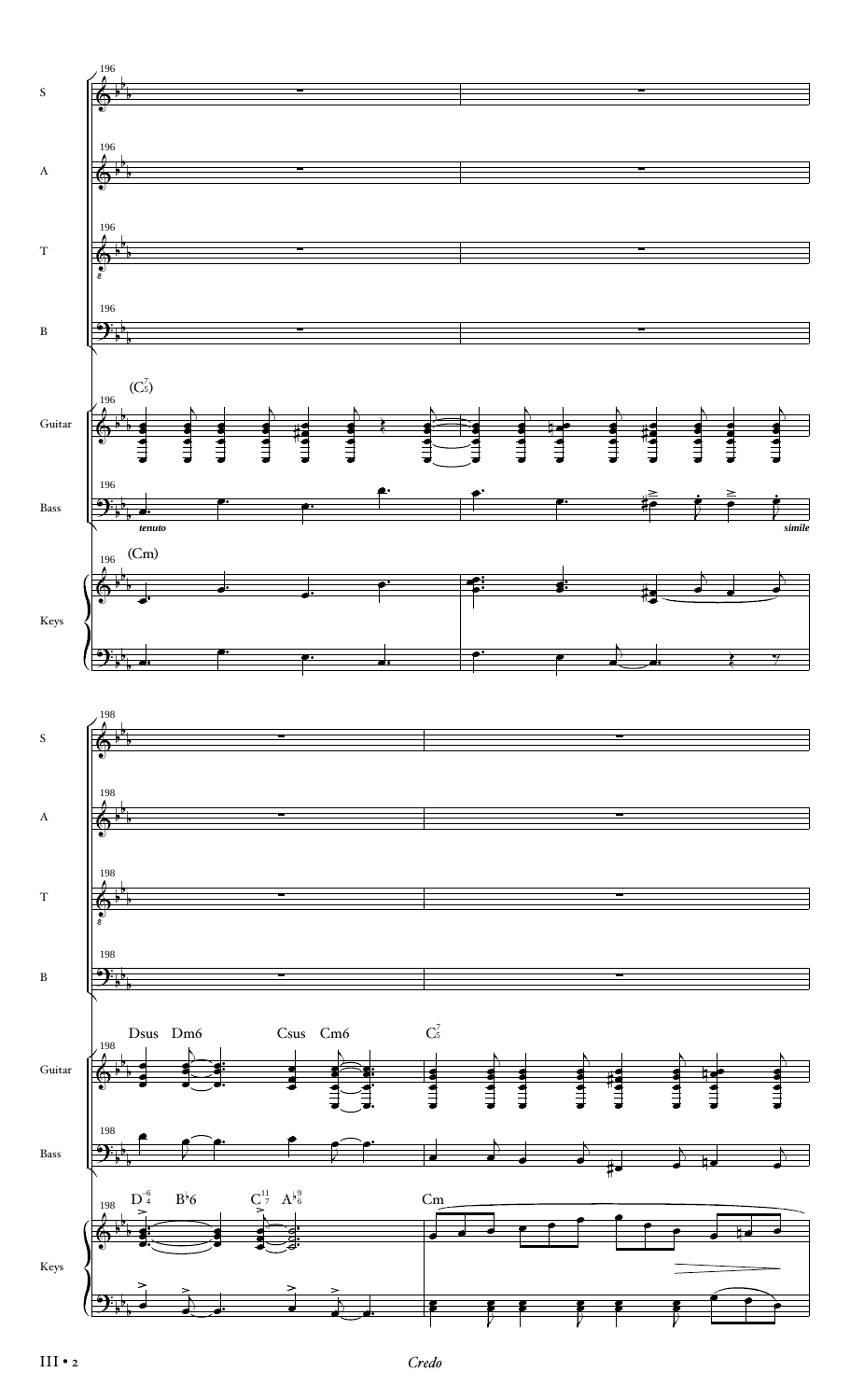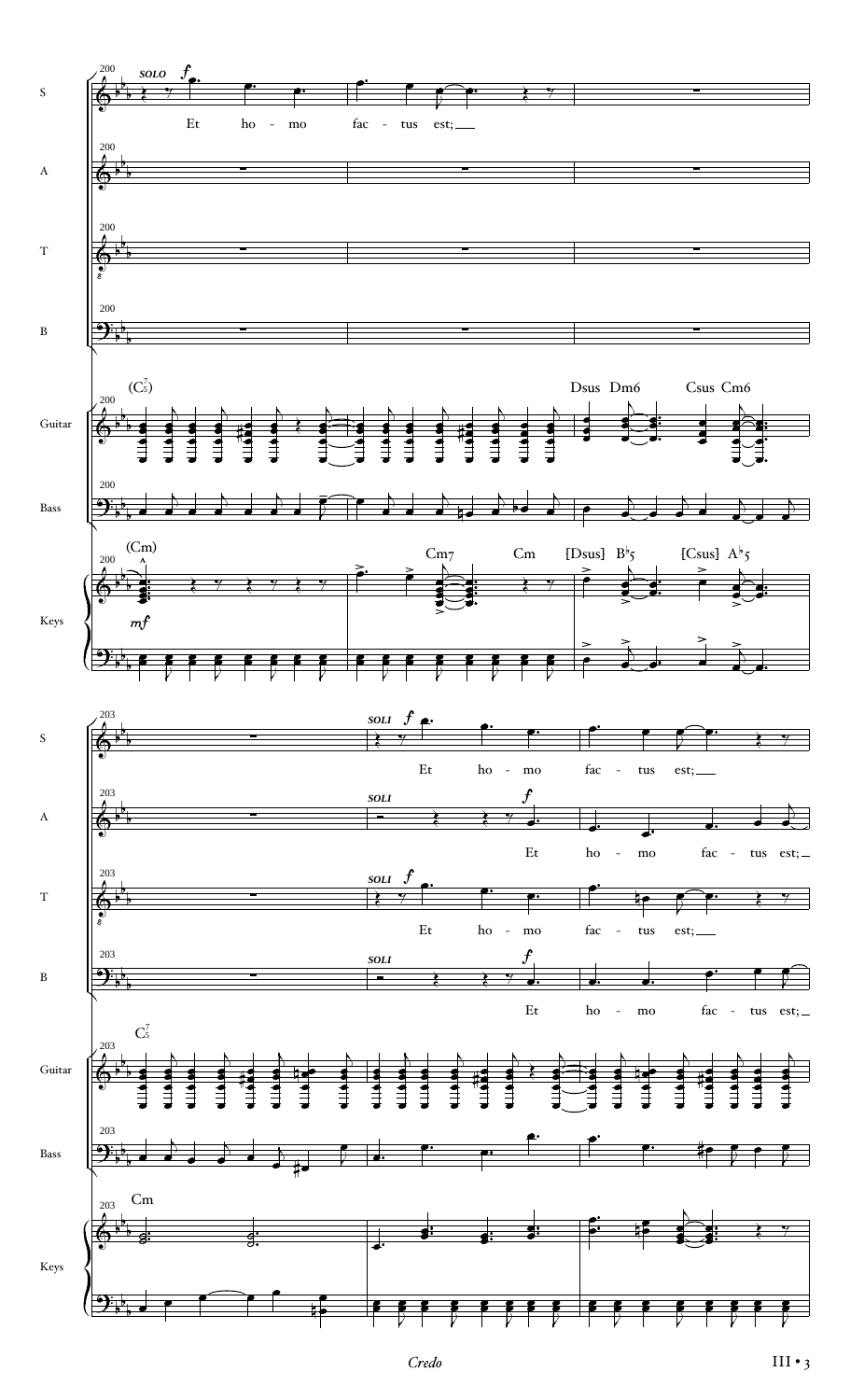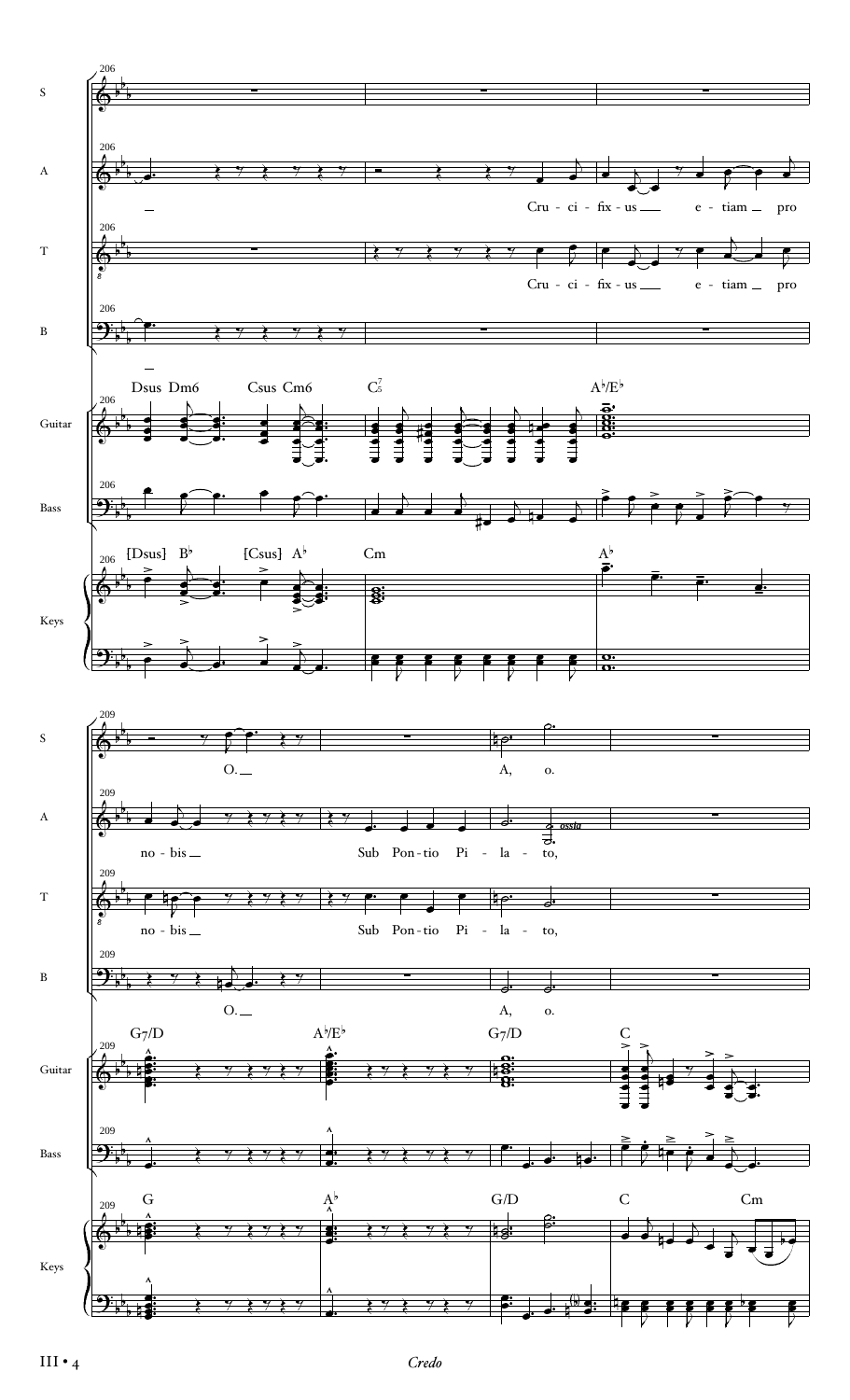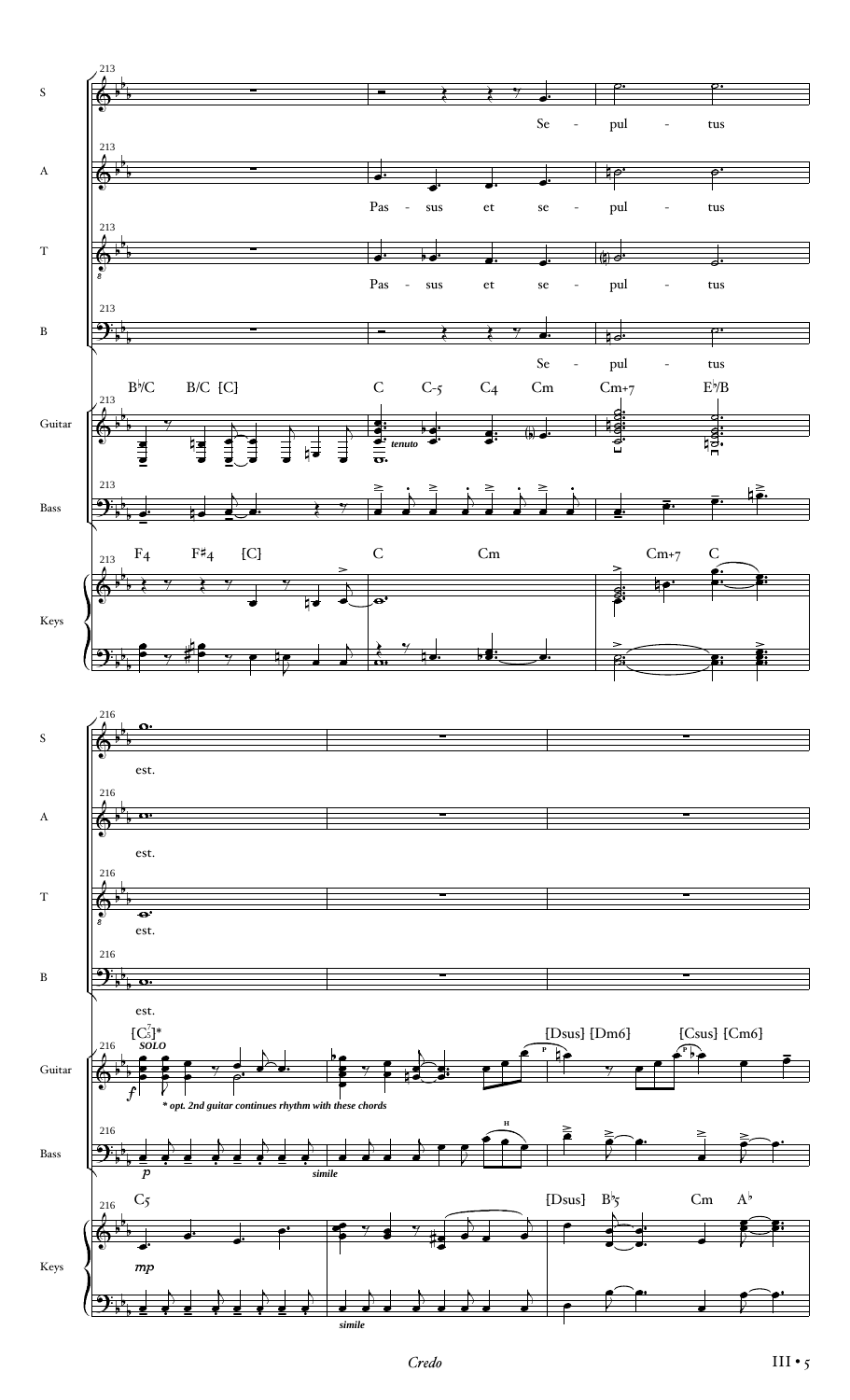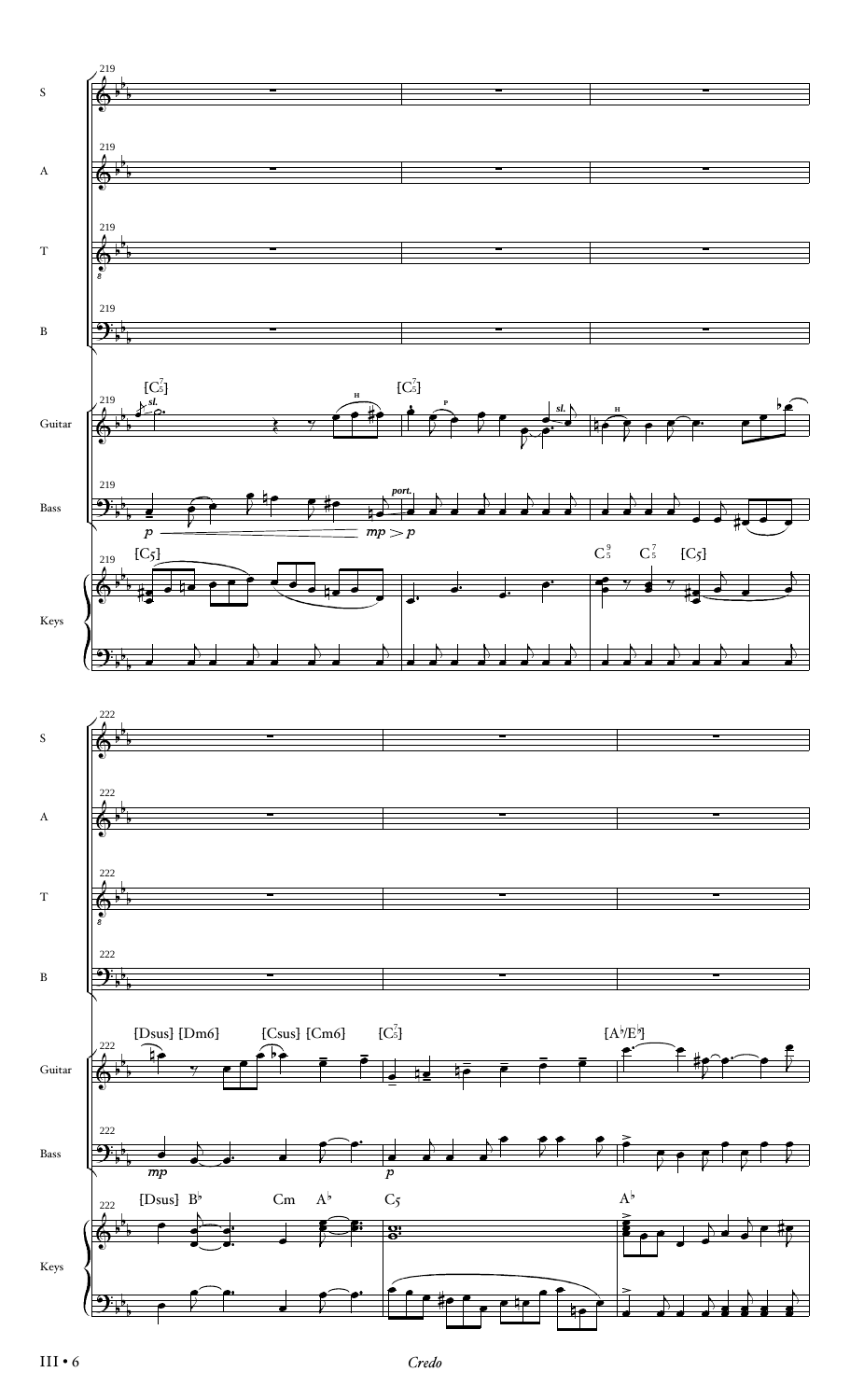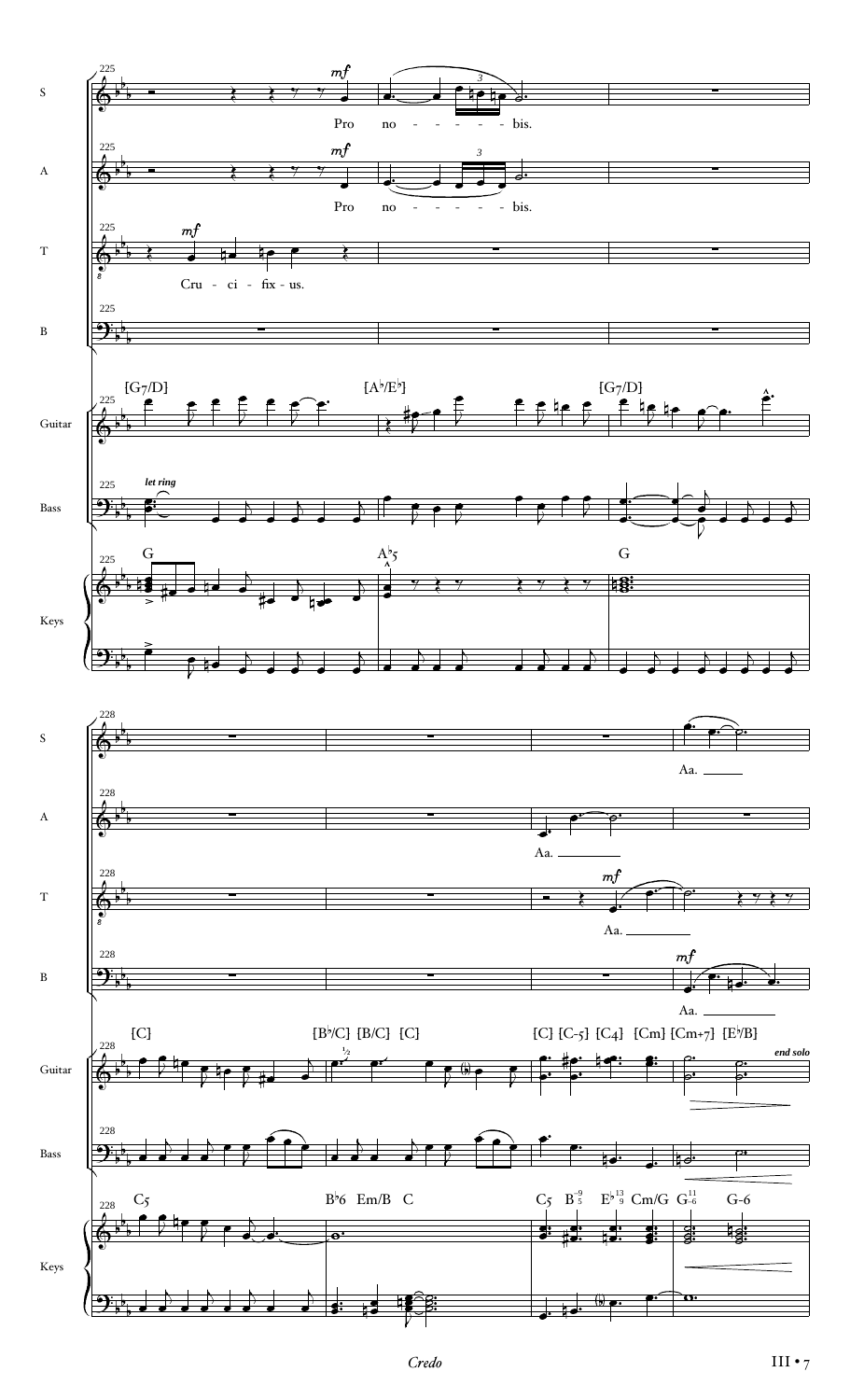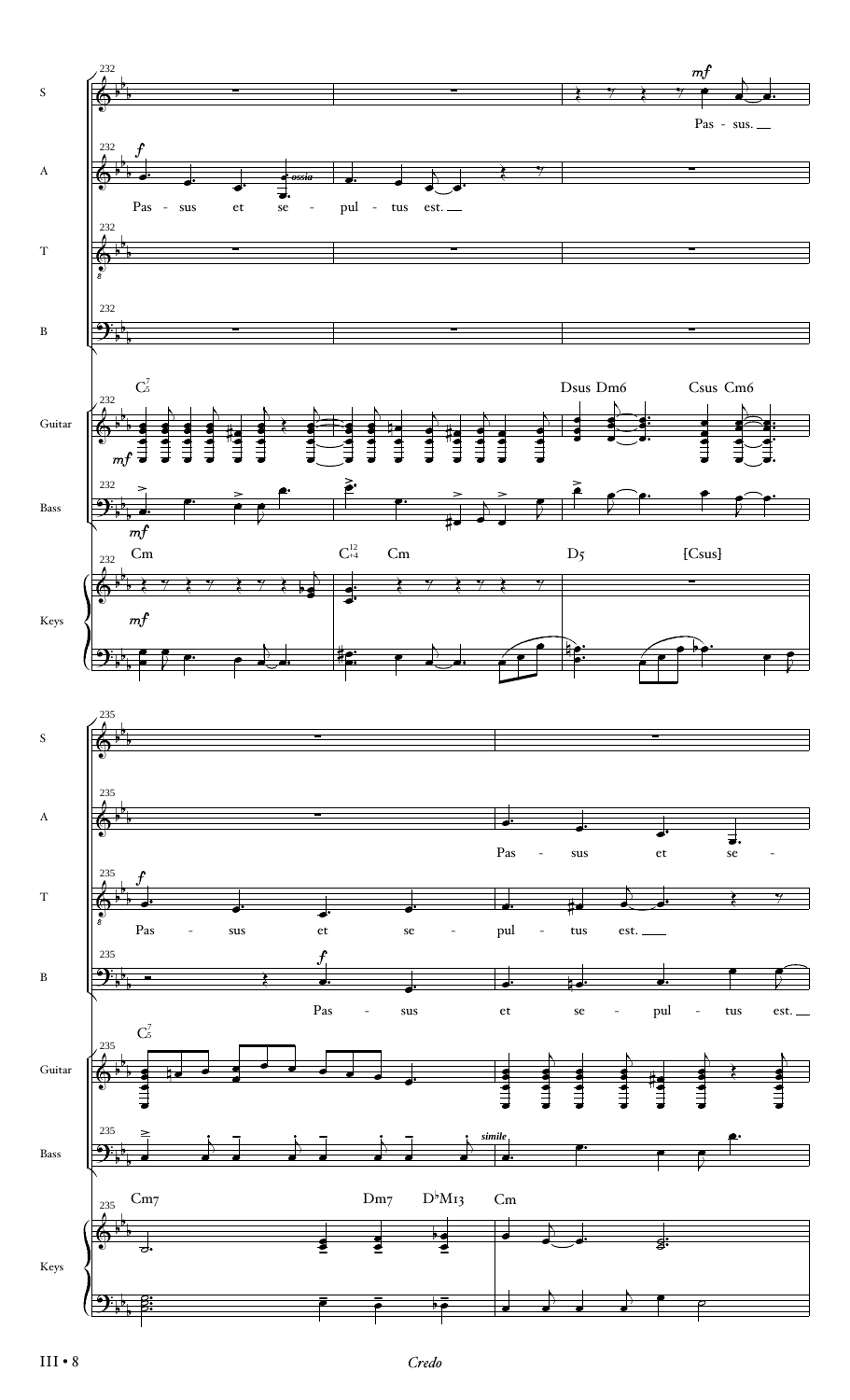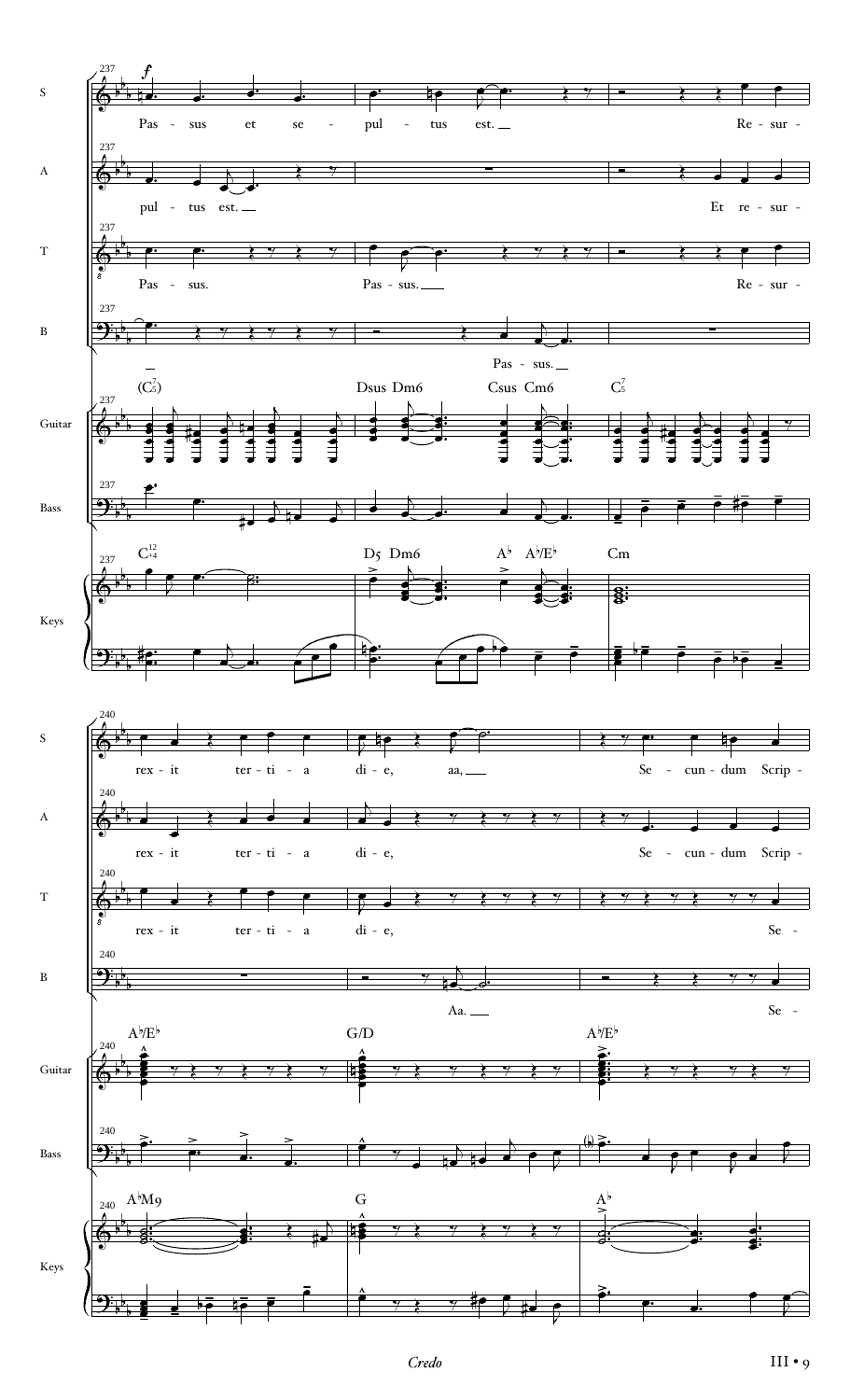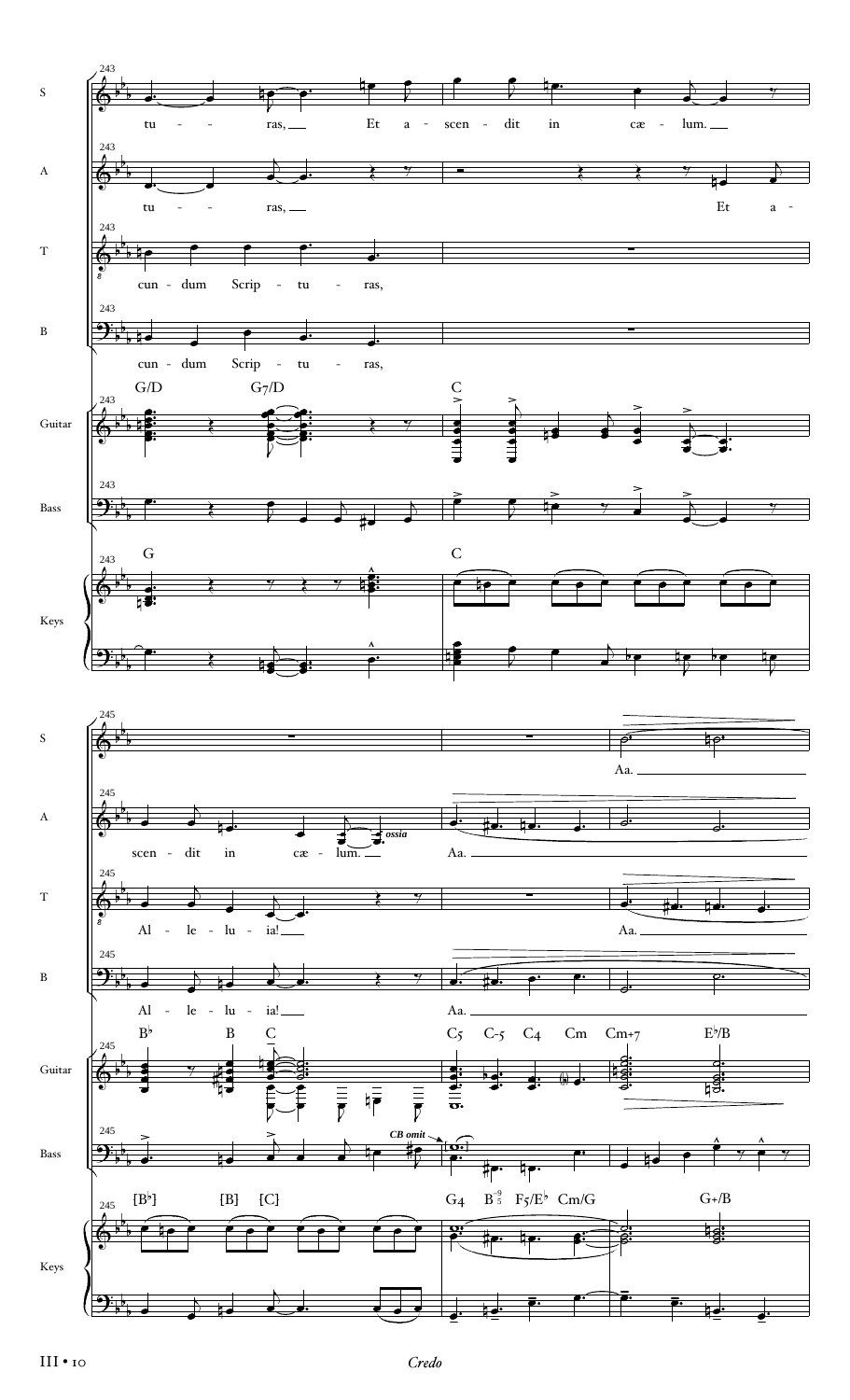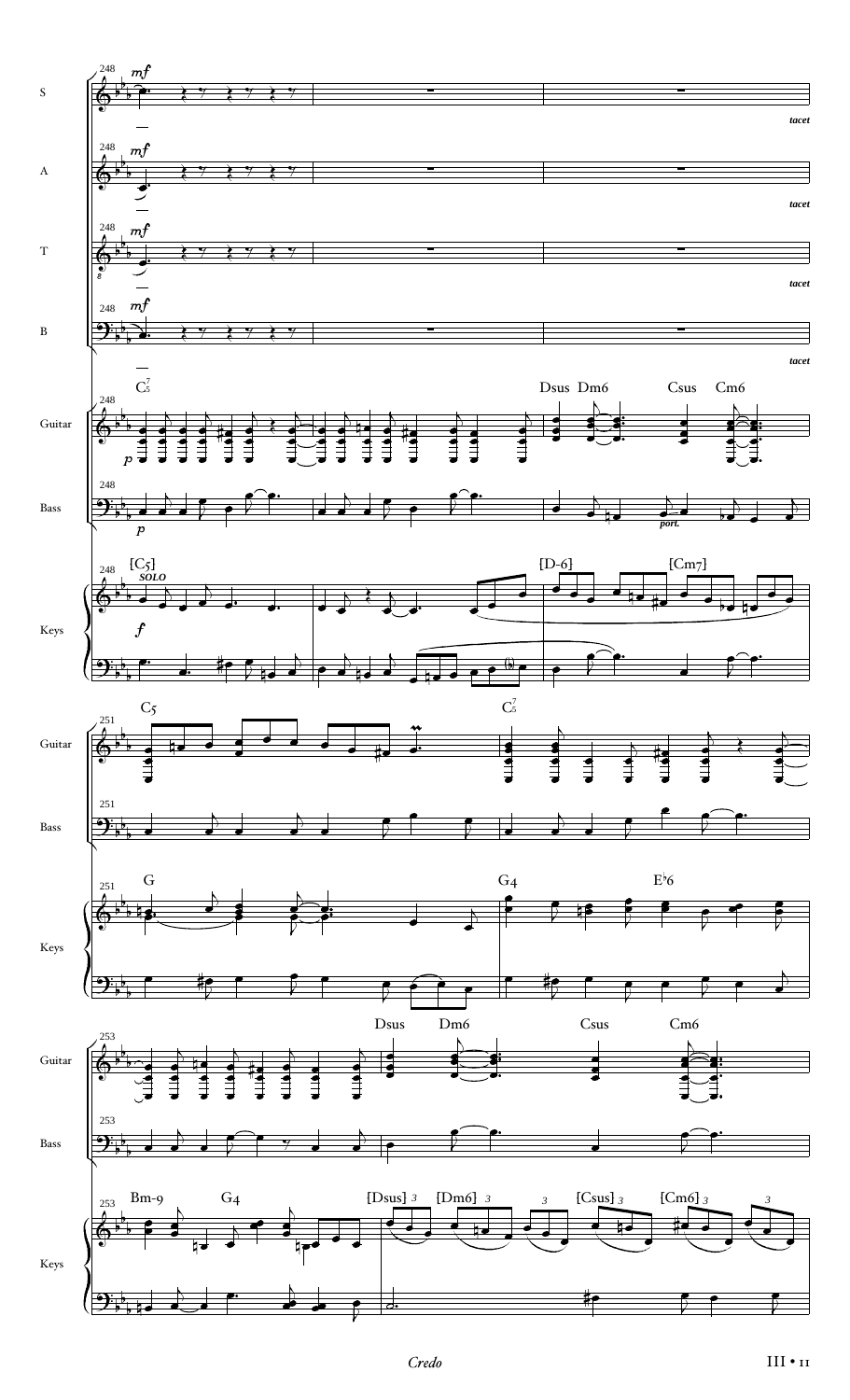

III • 12 *Credo*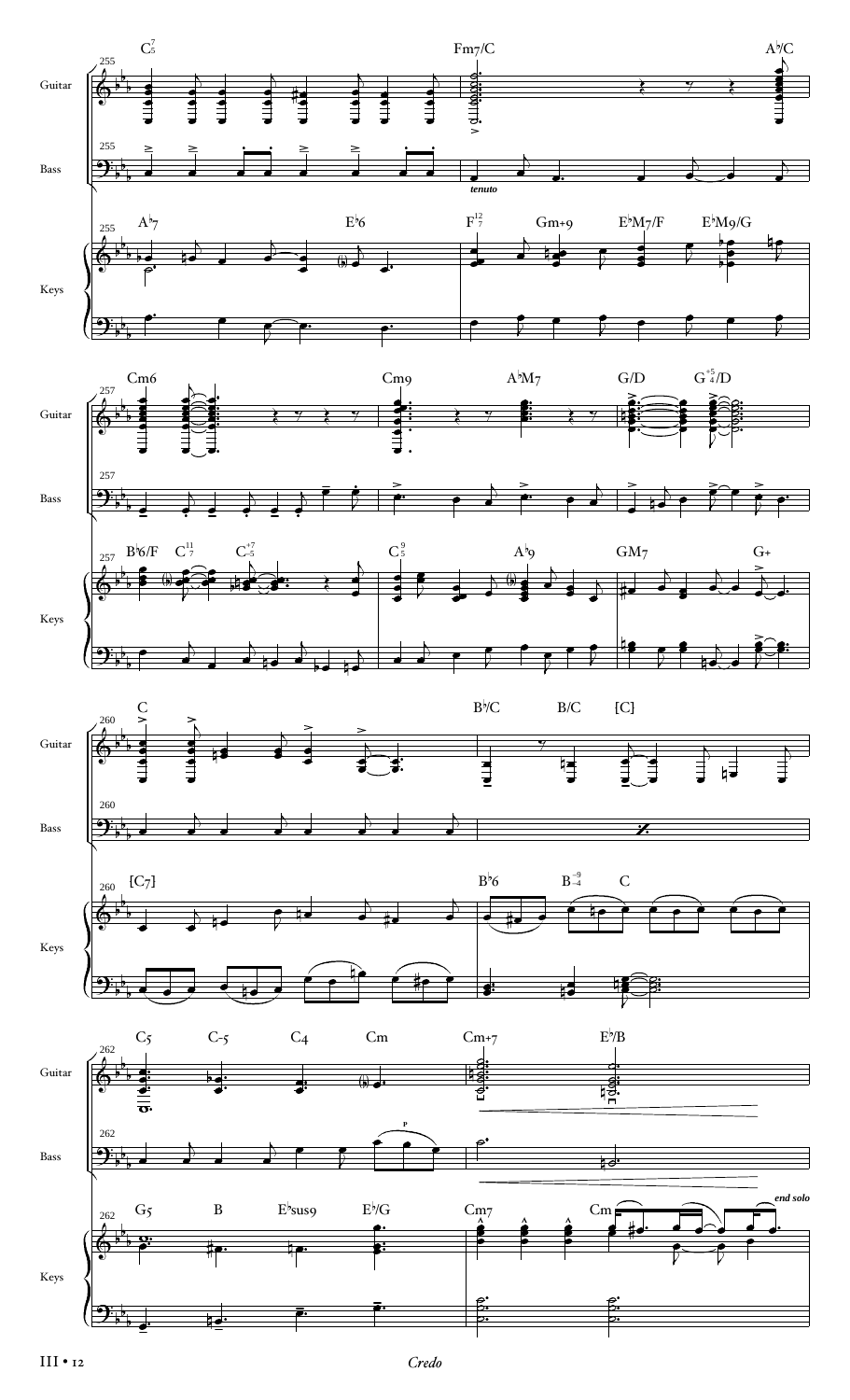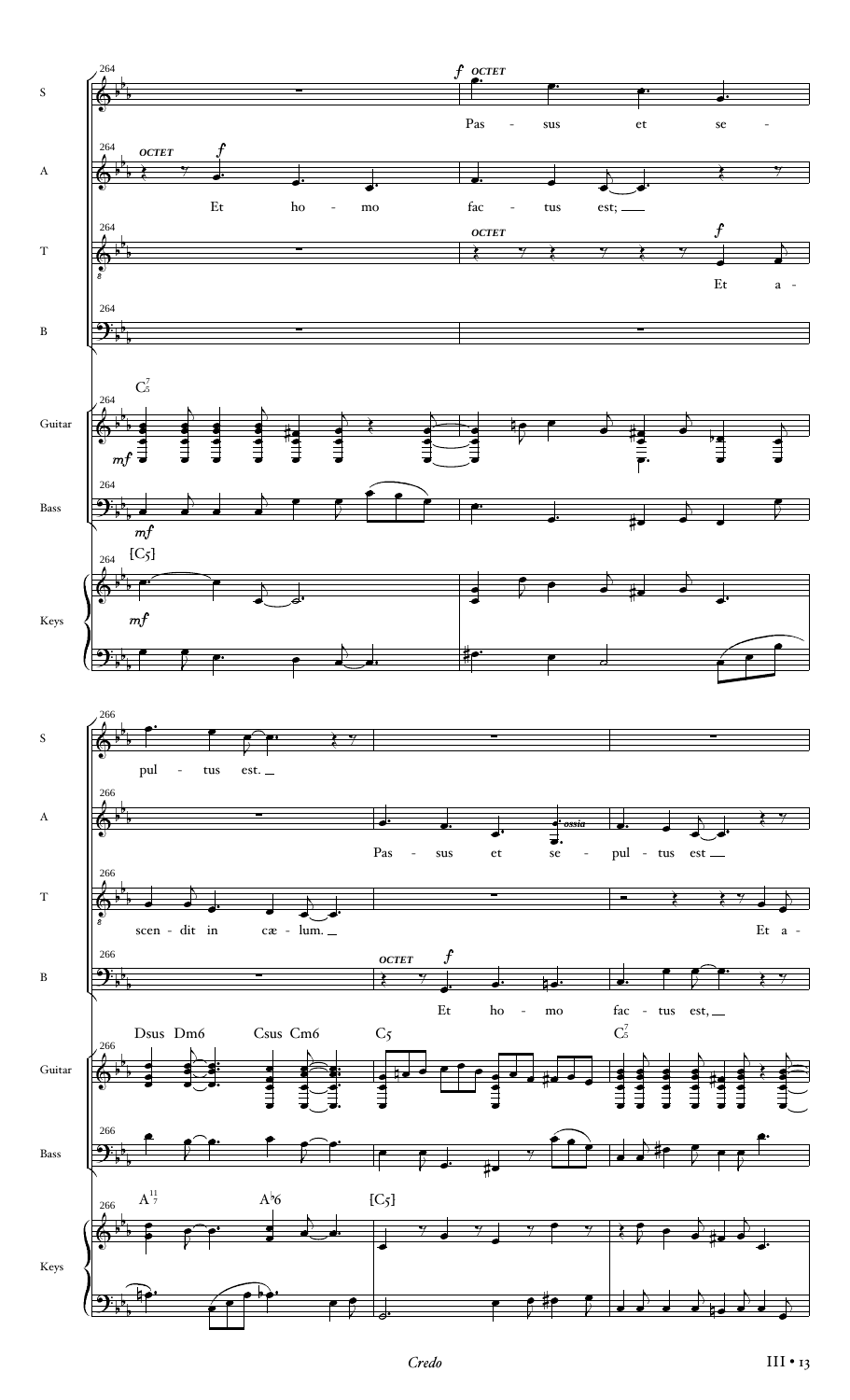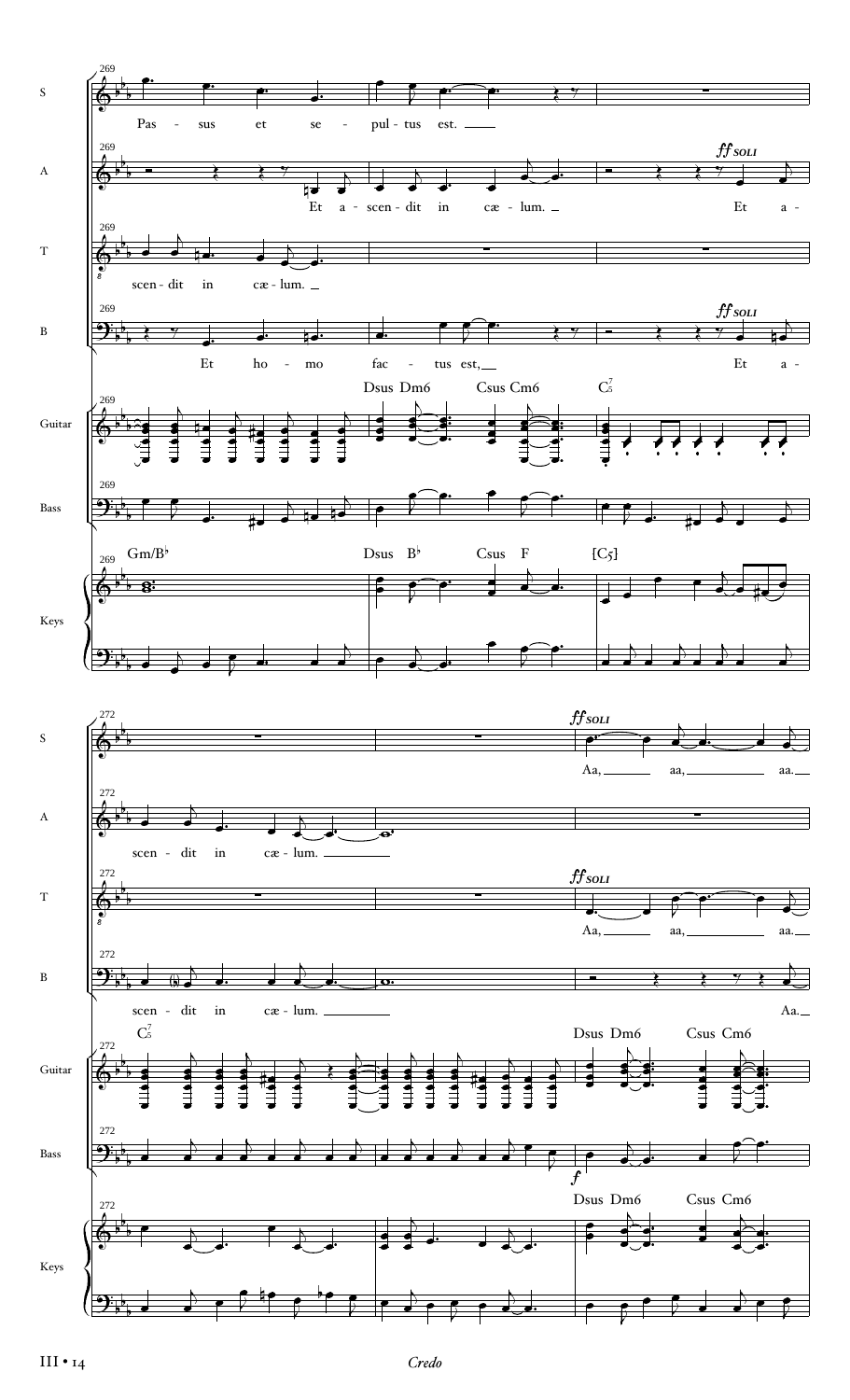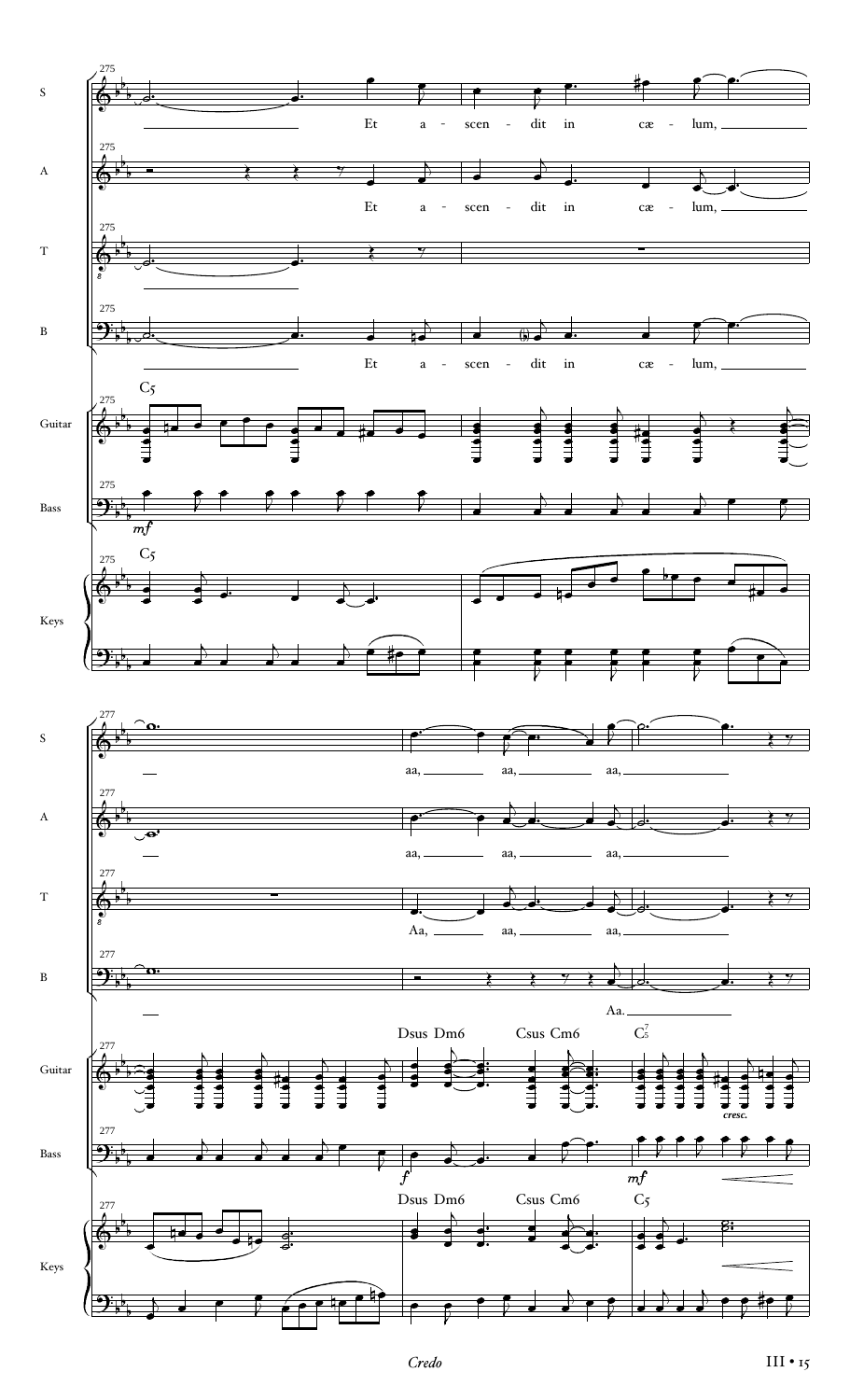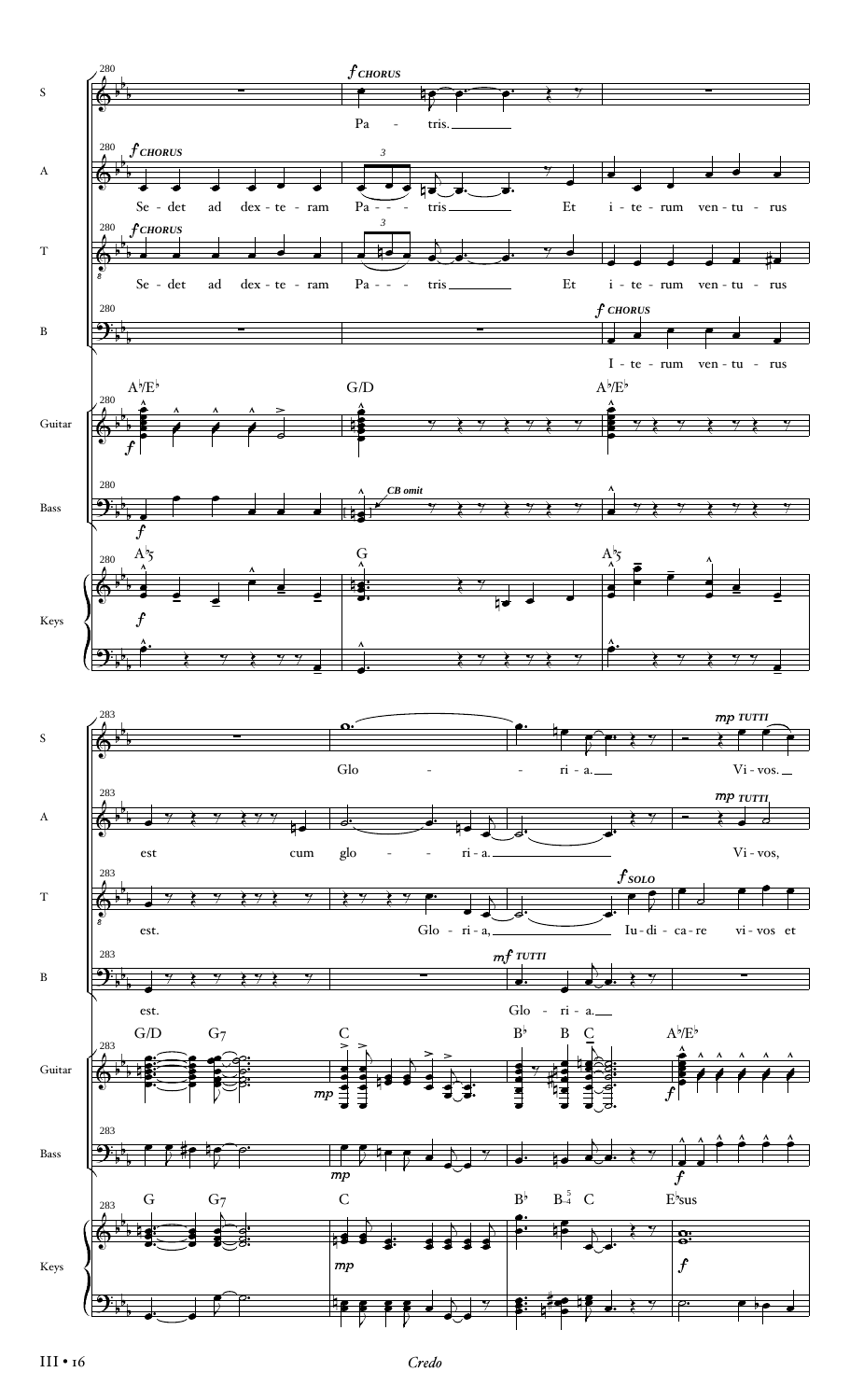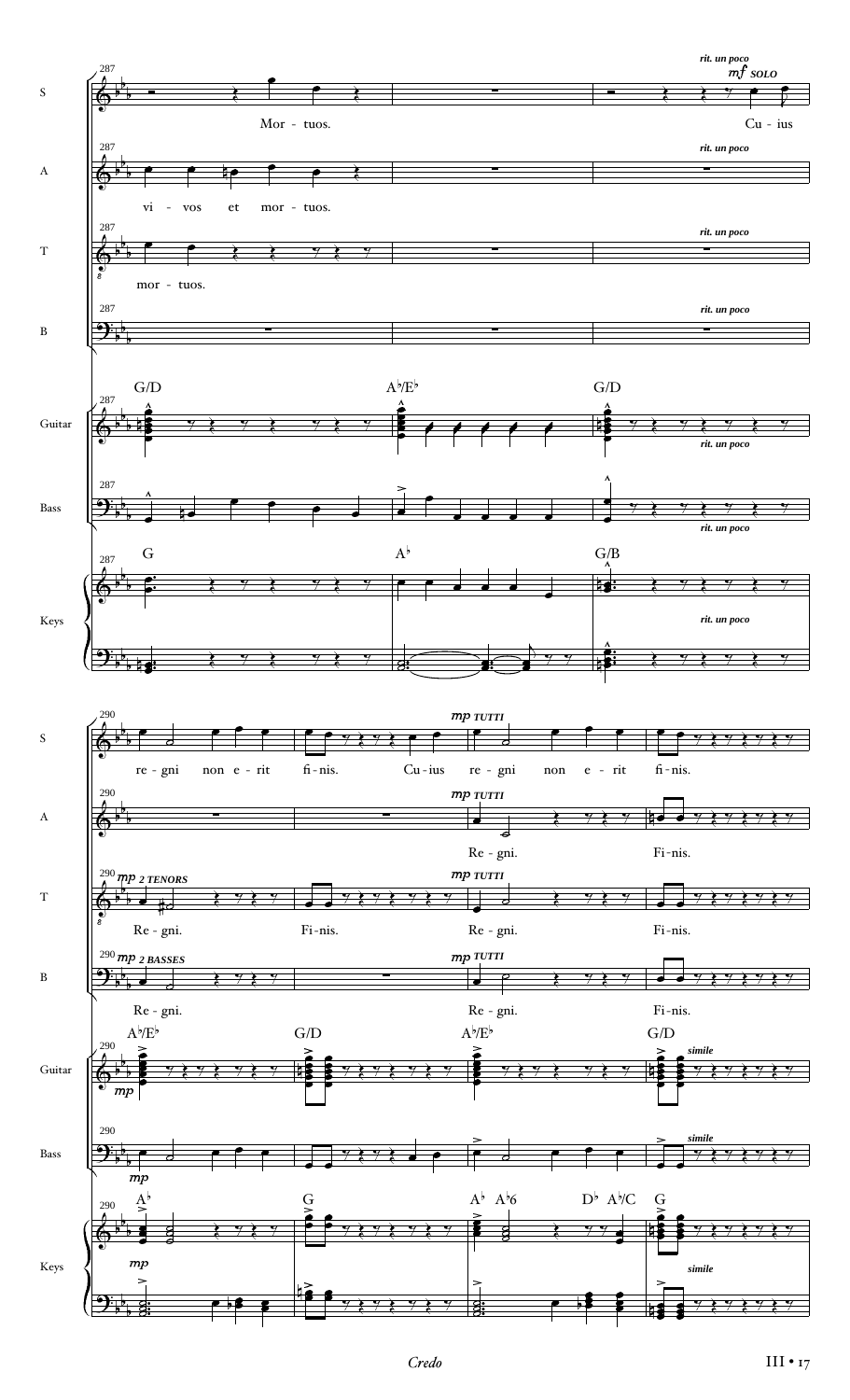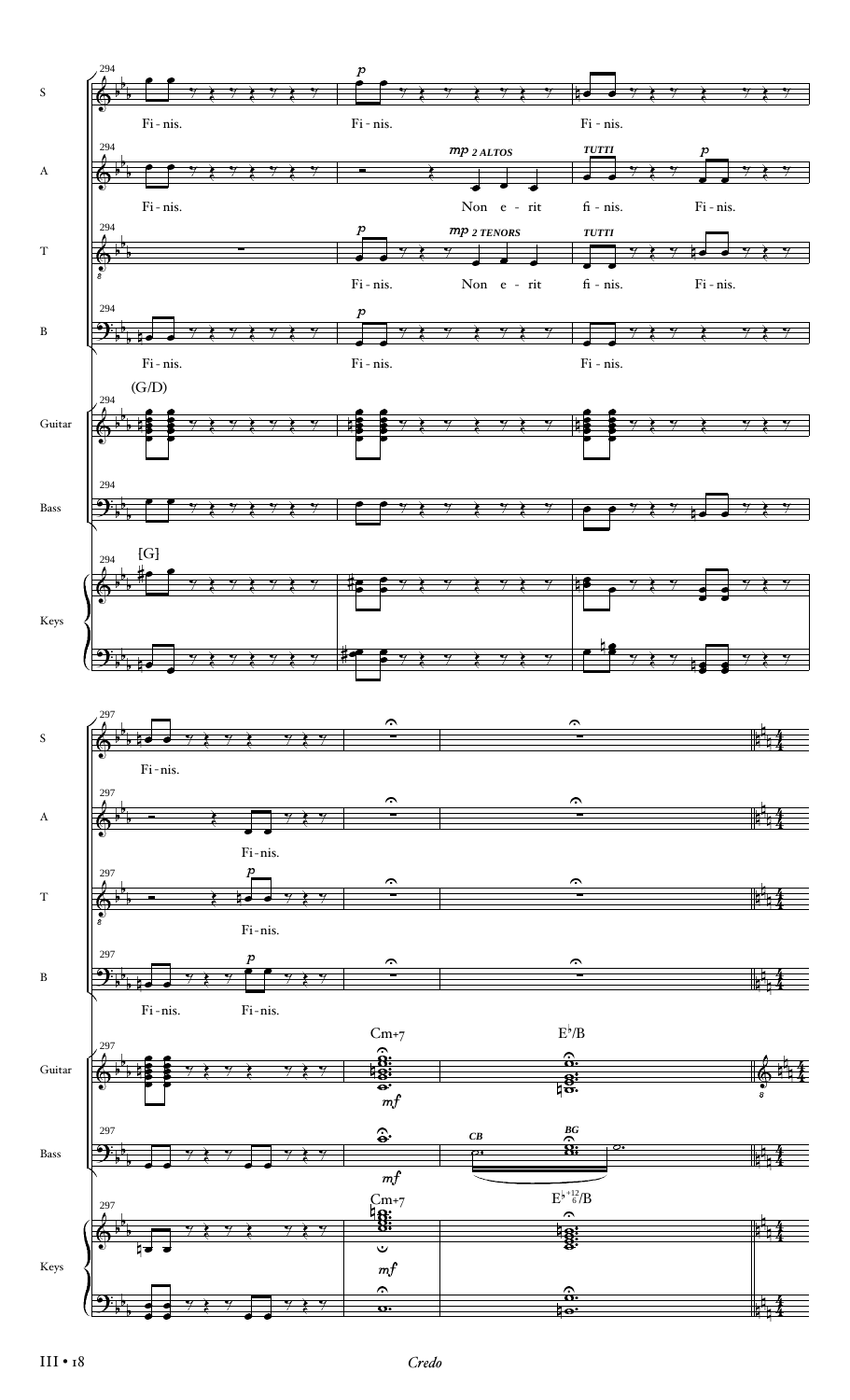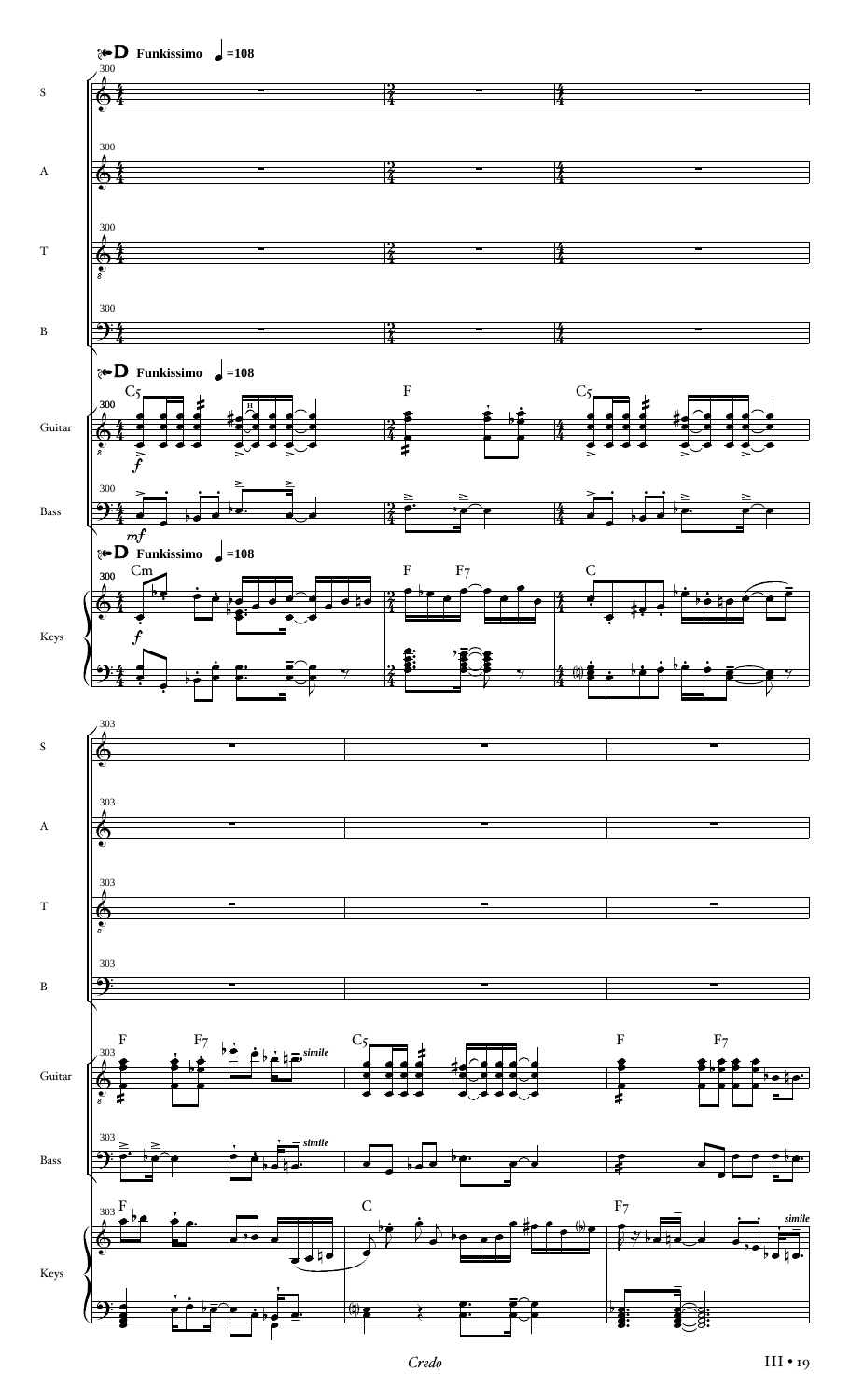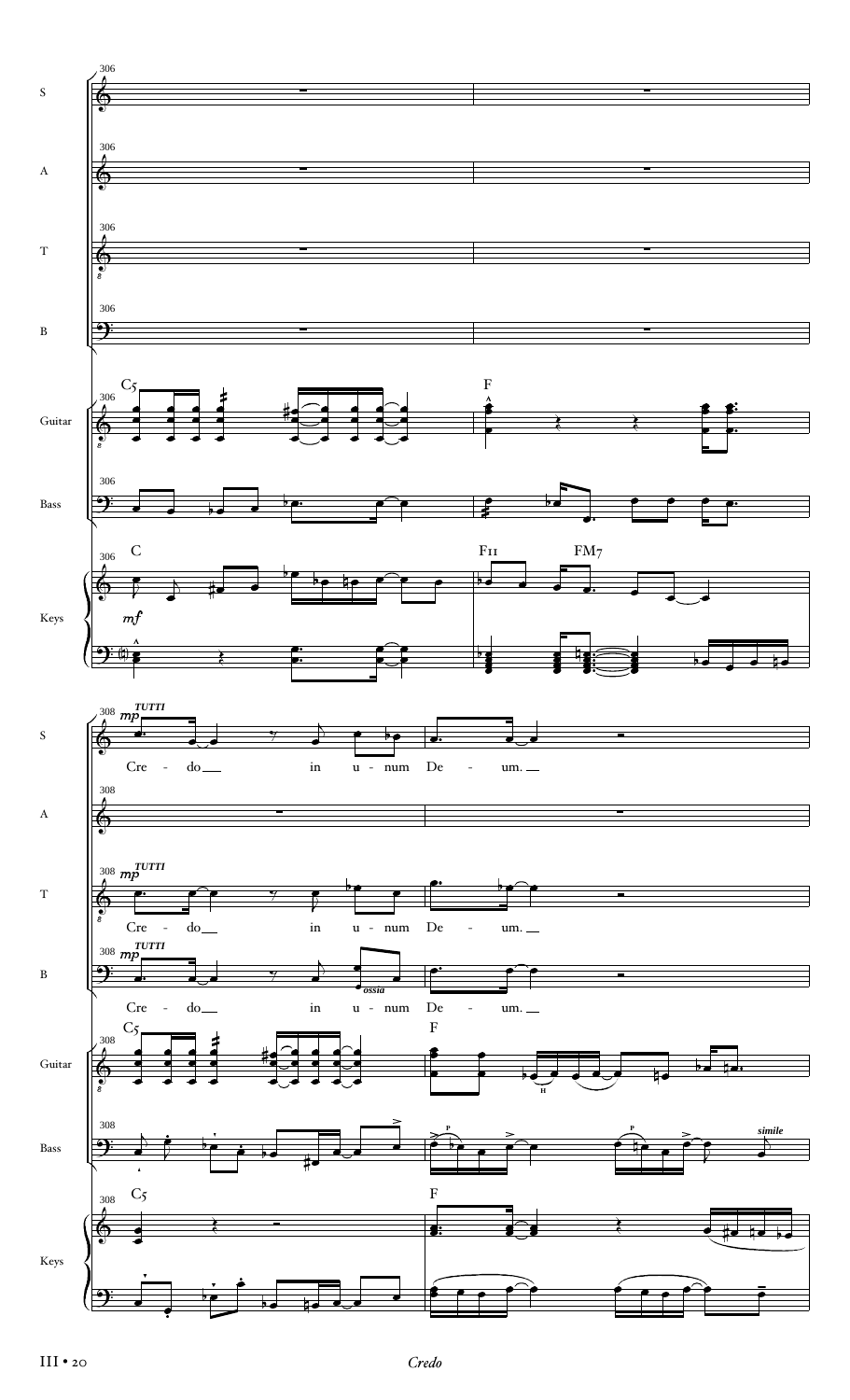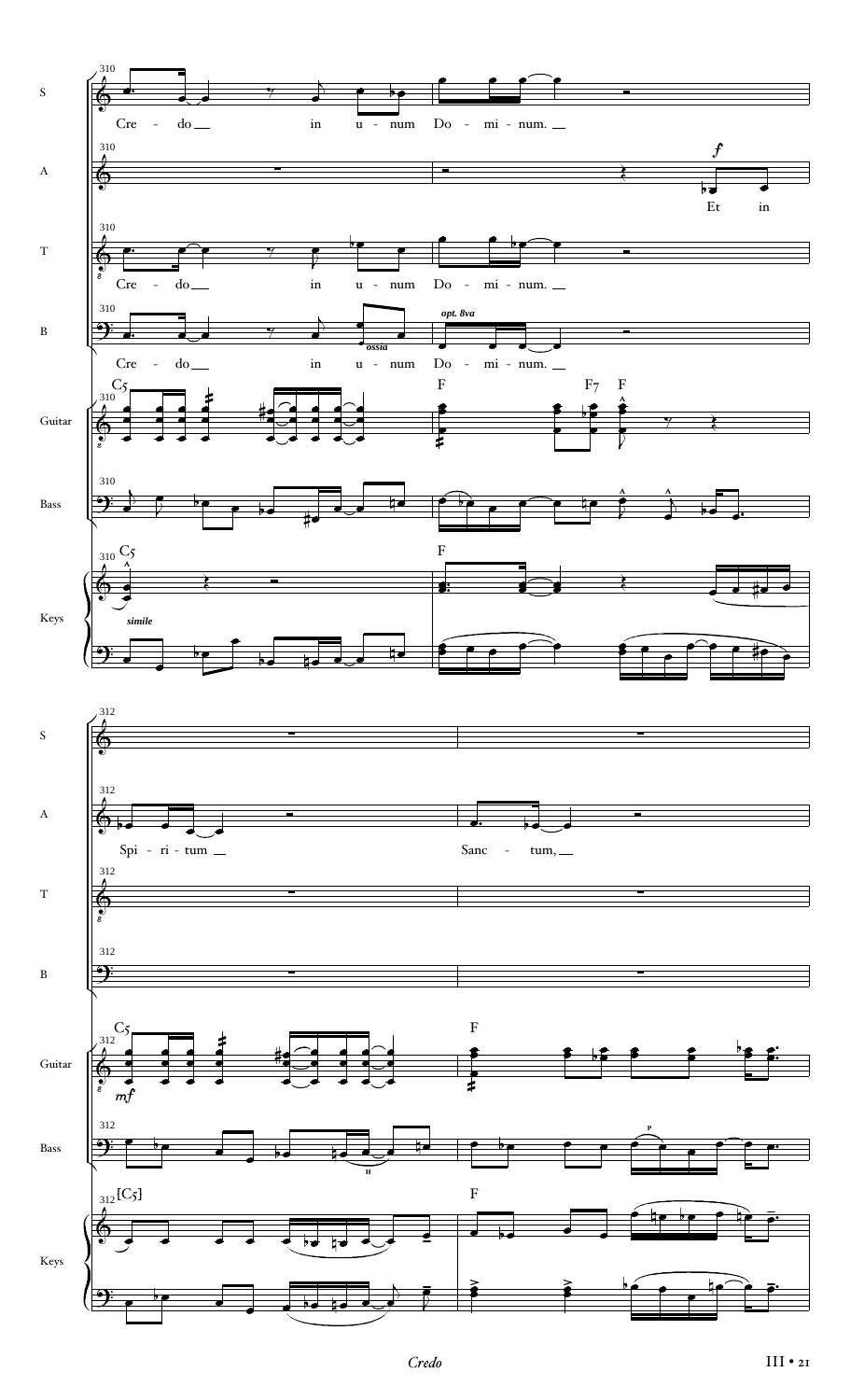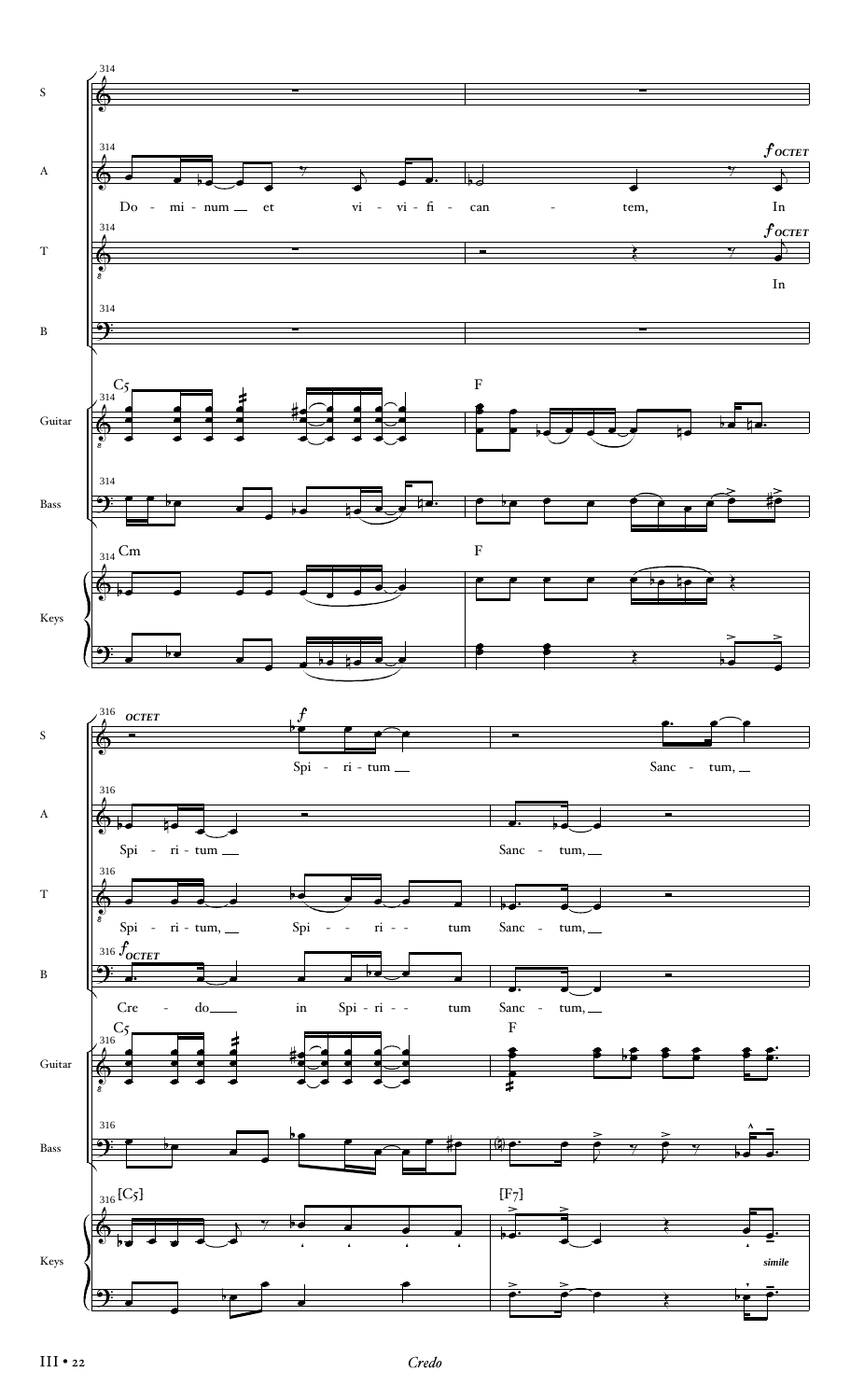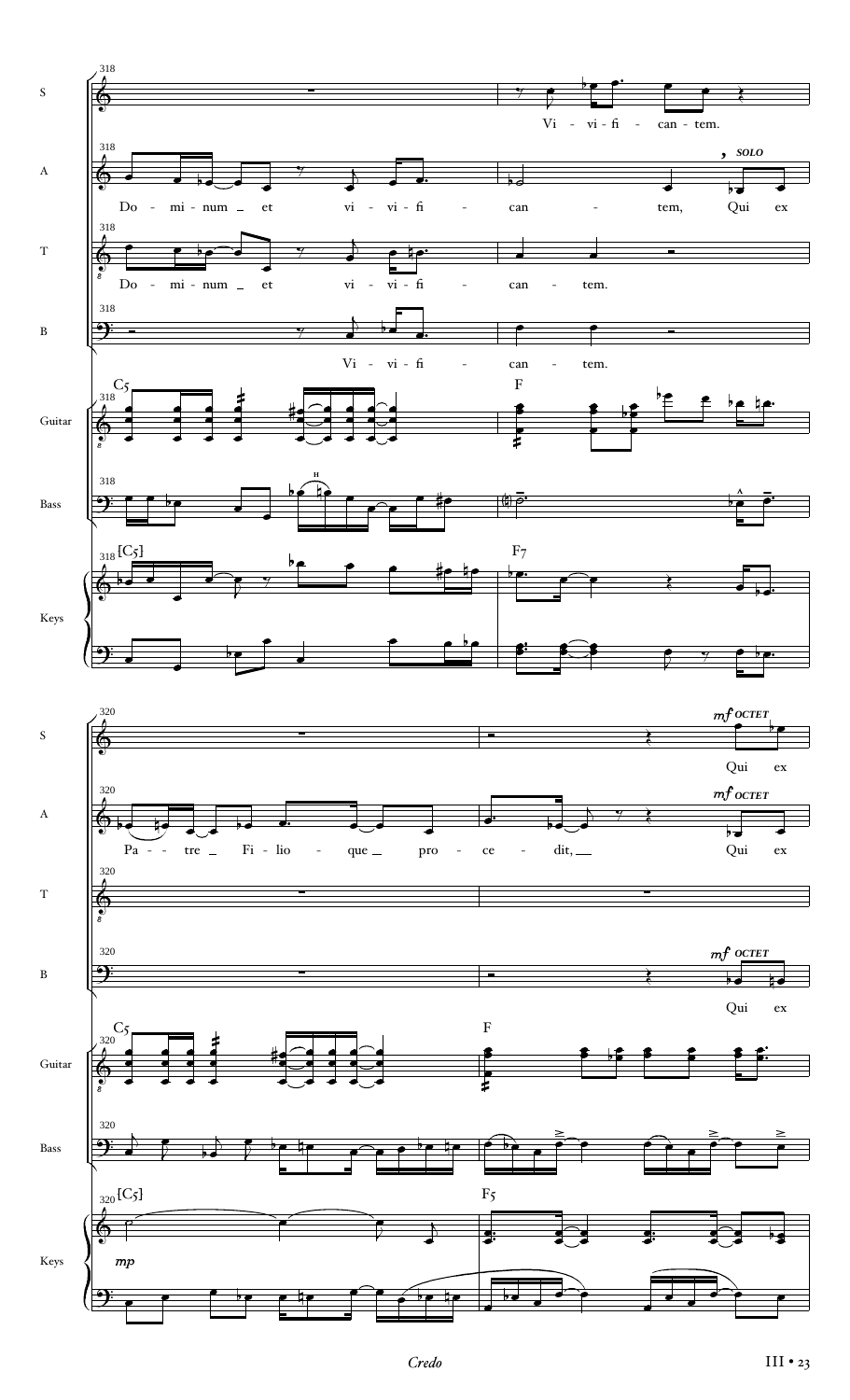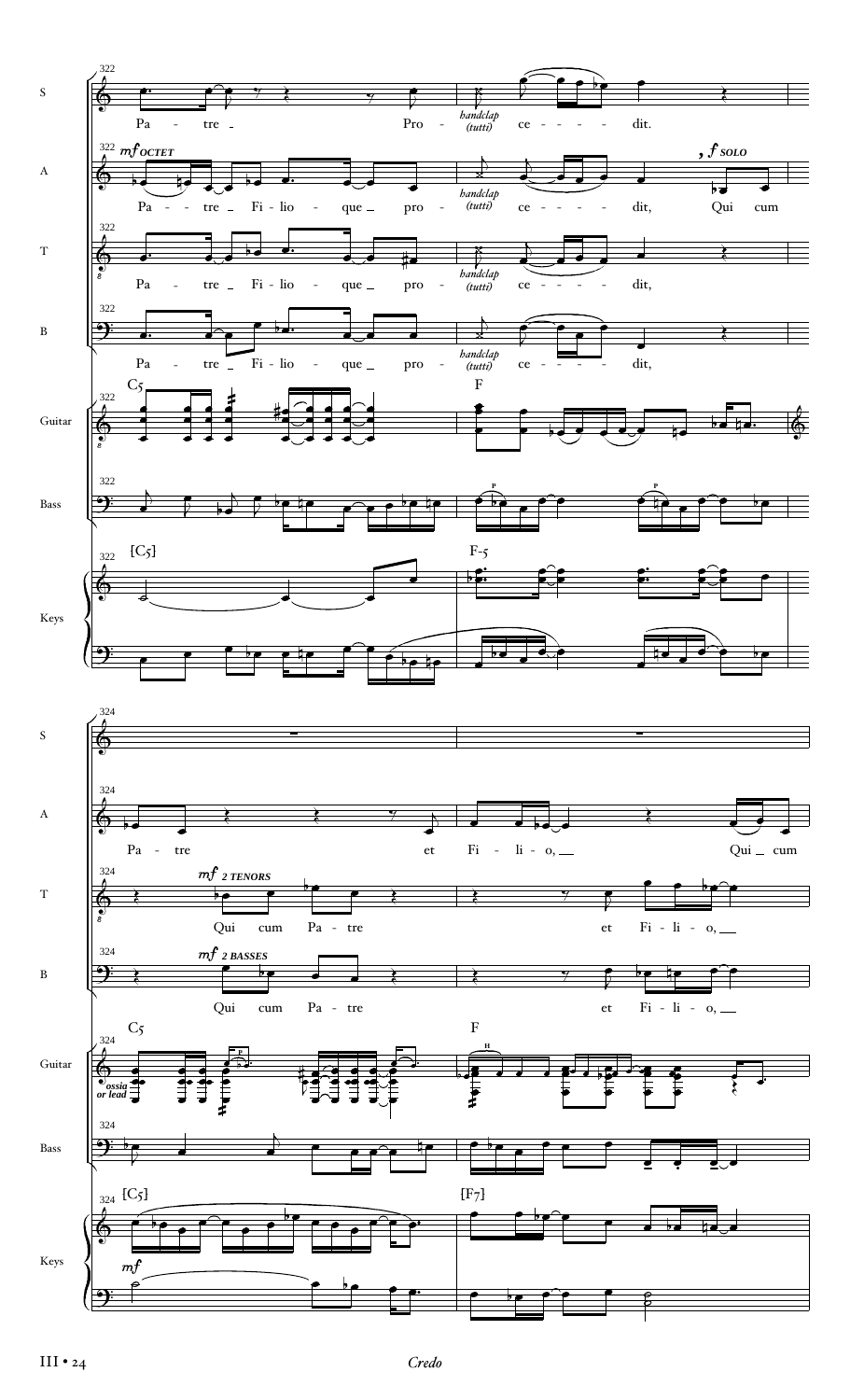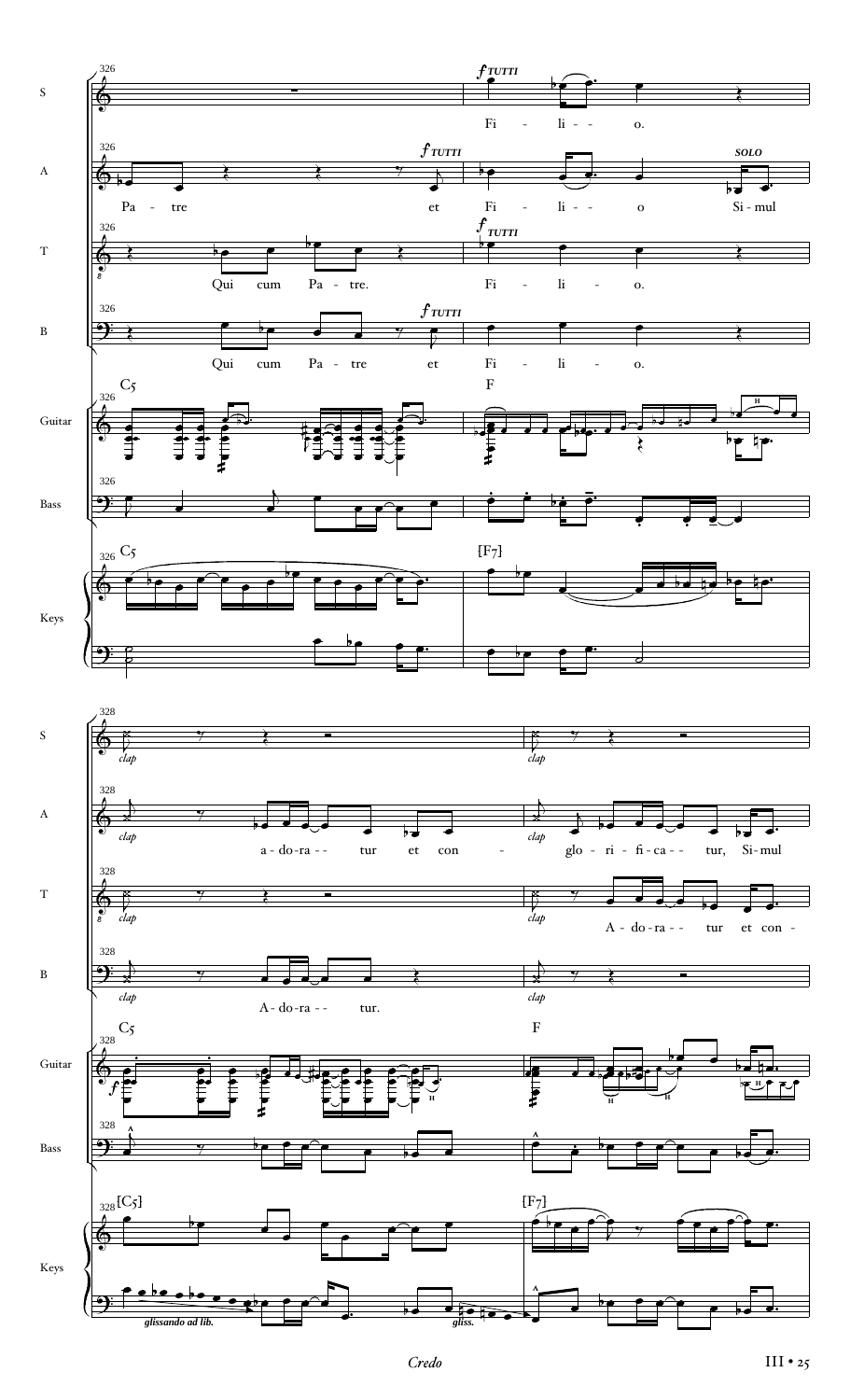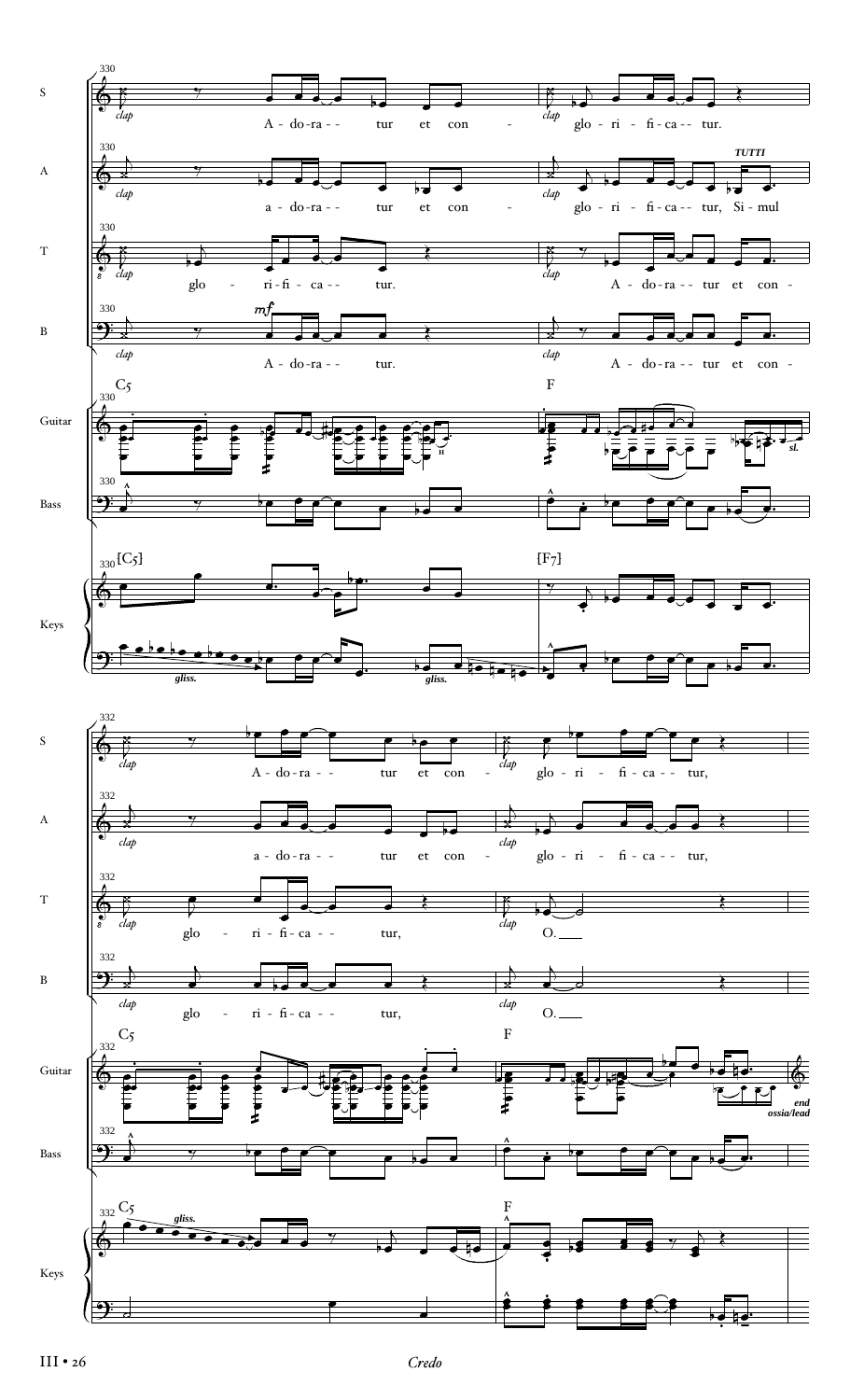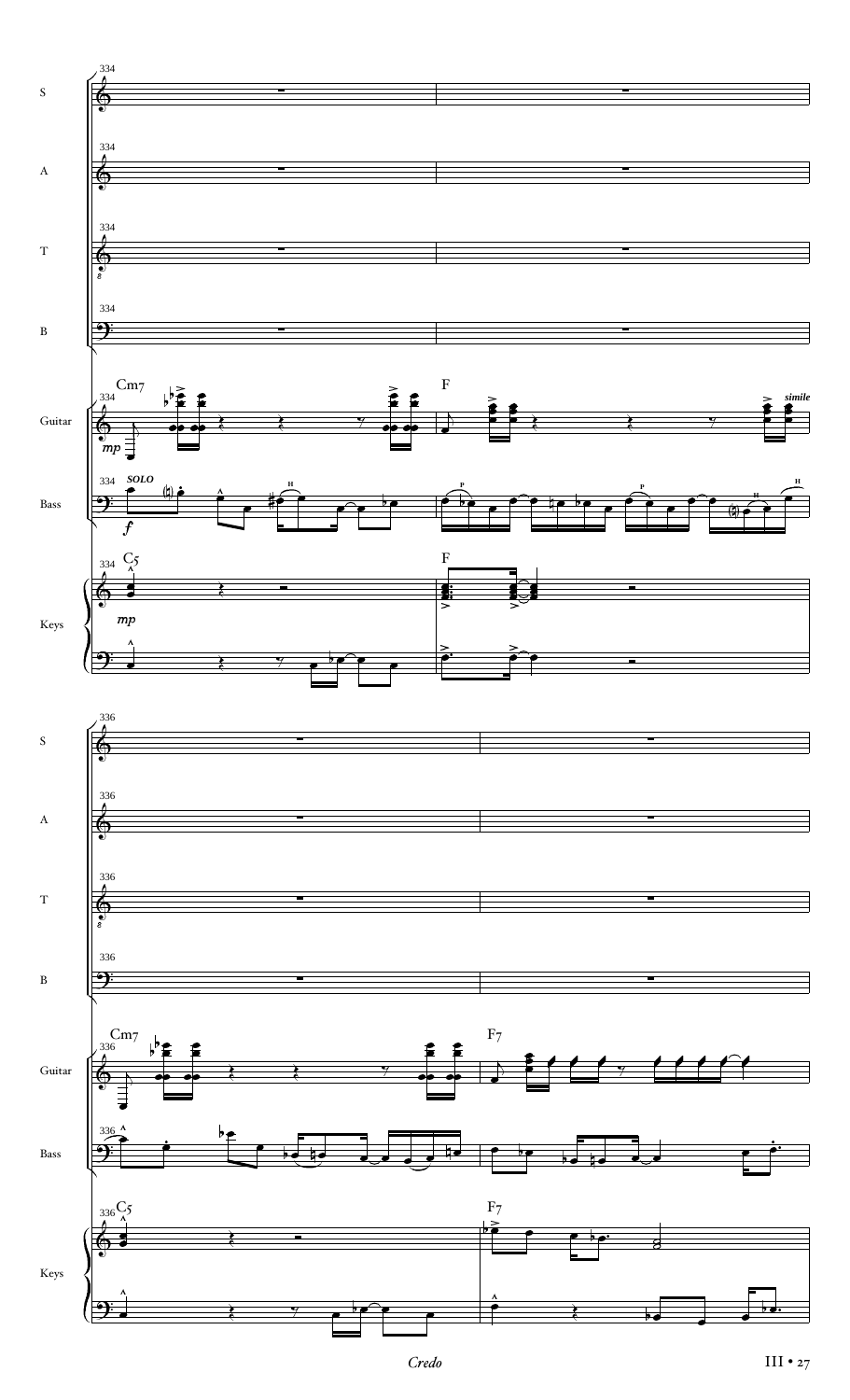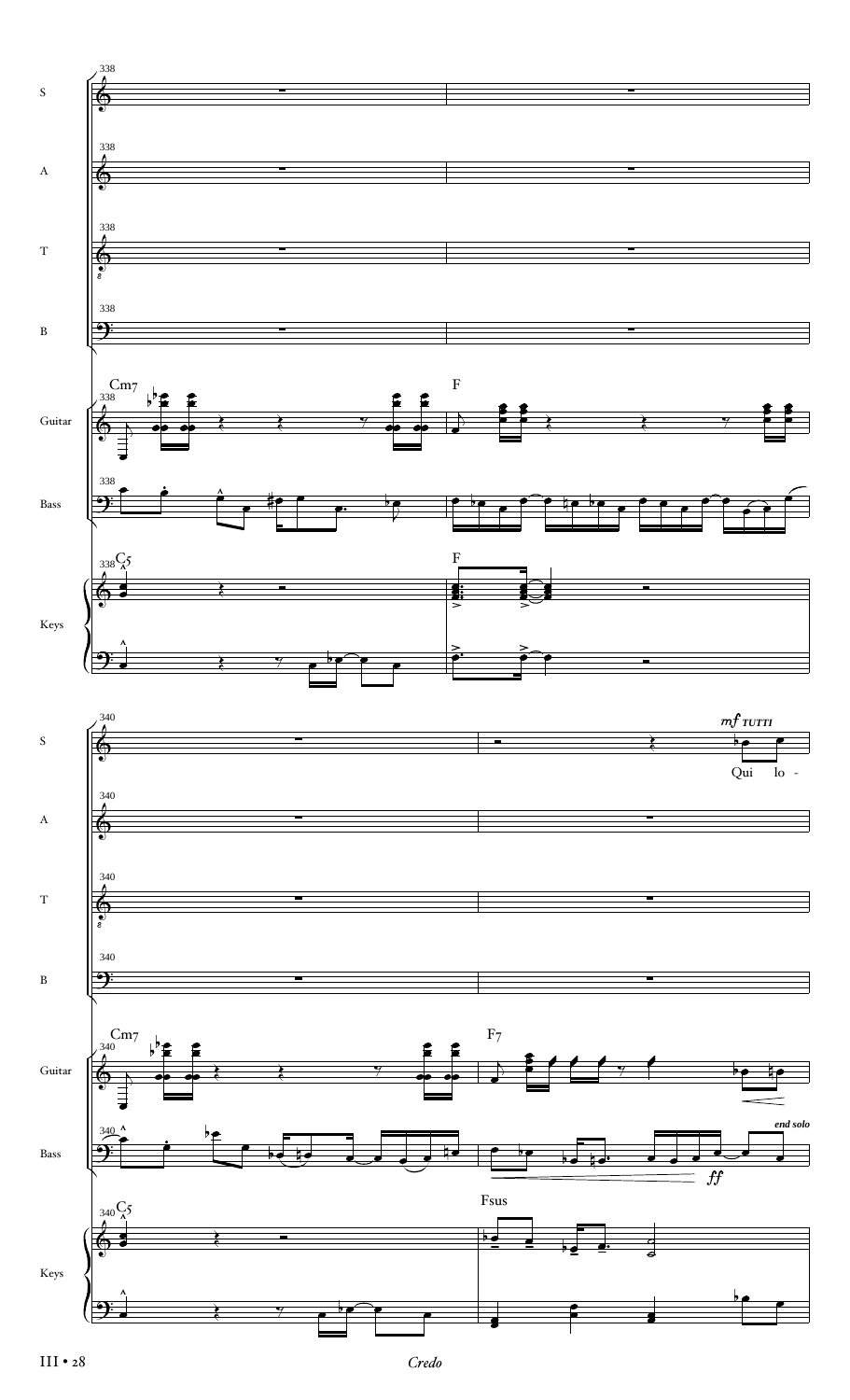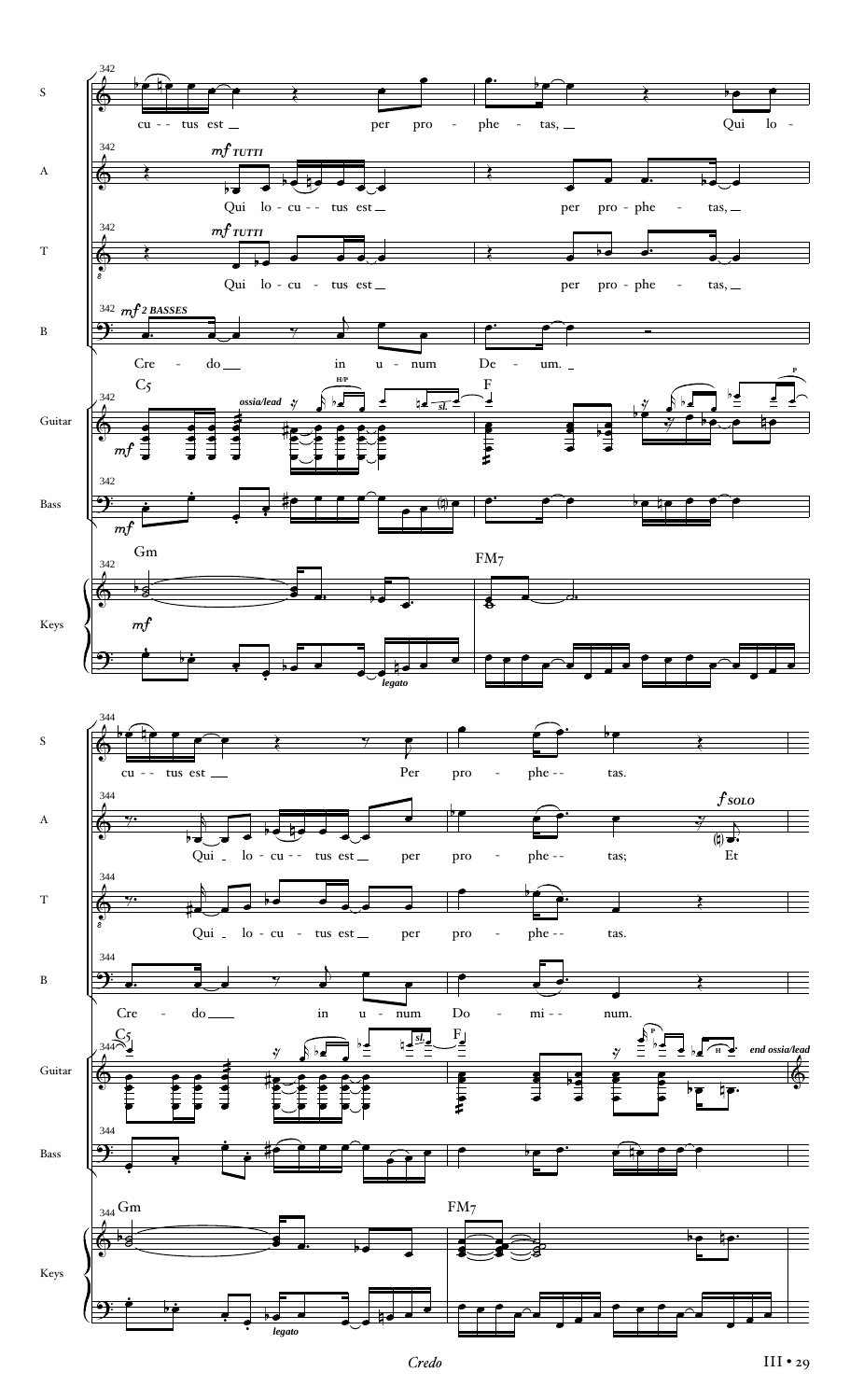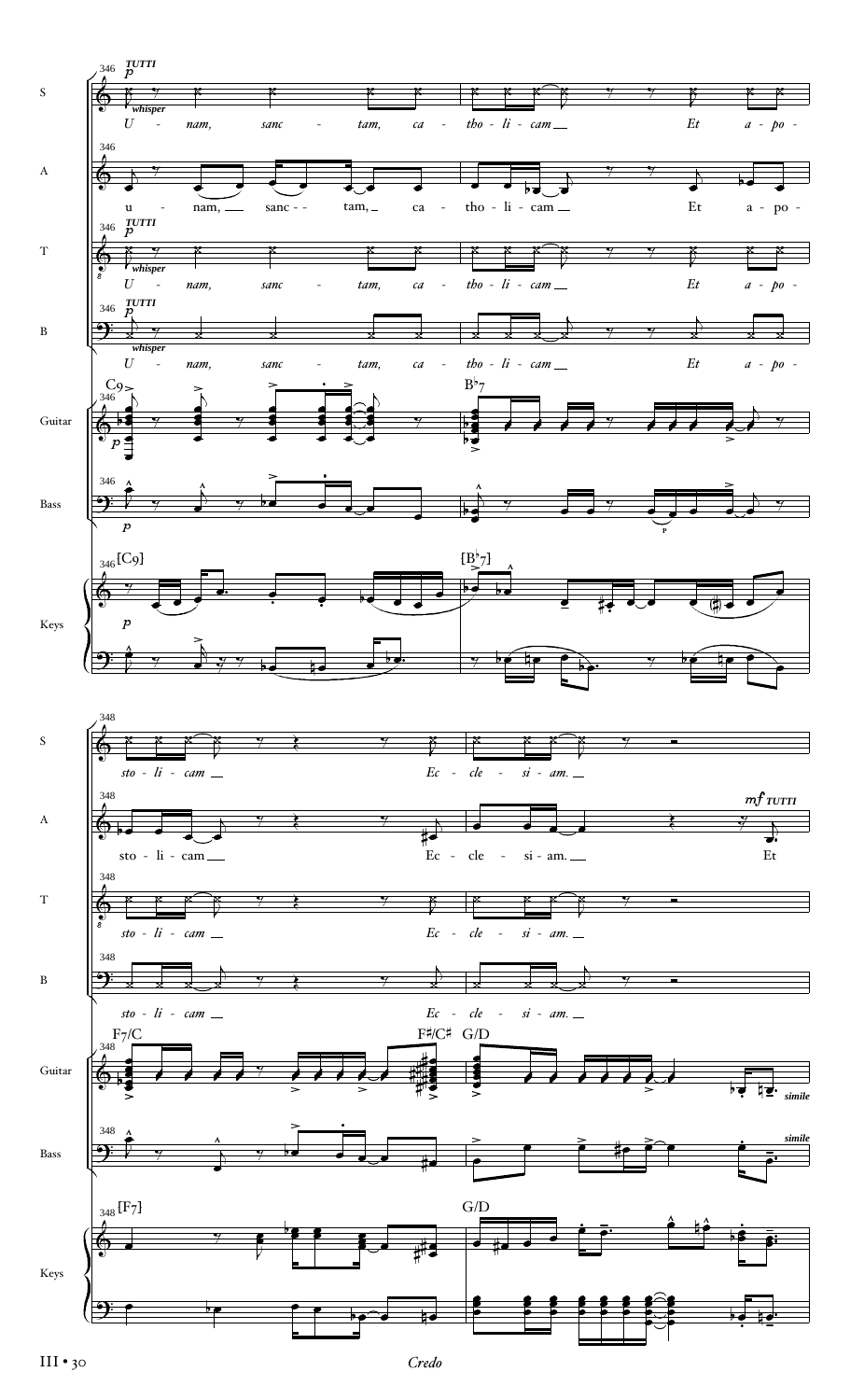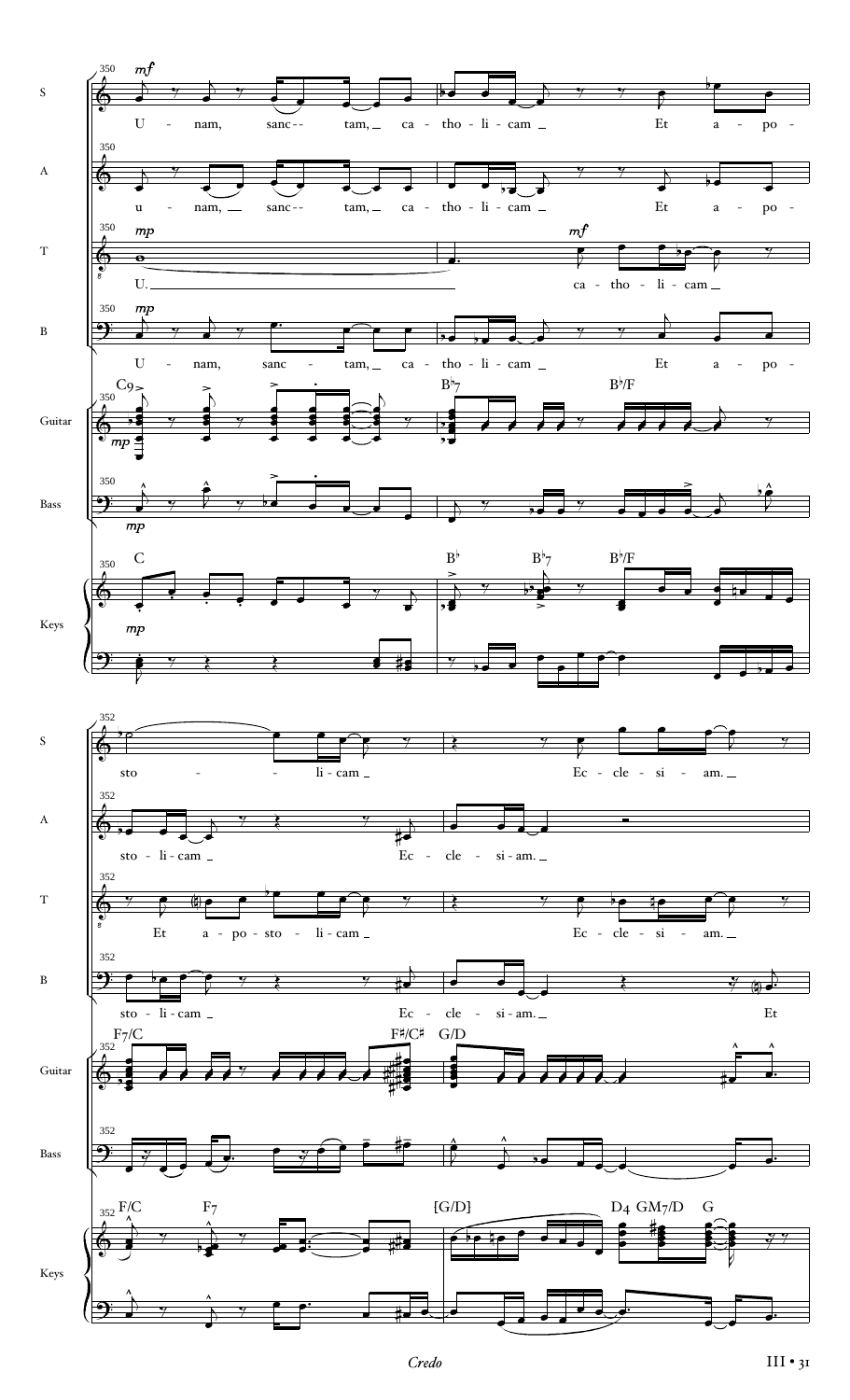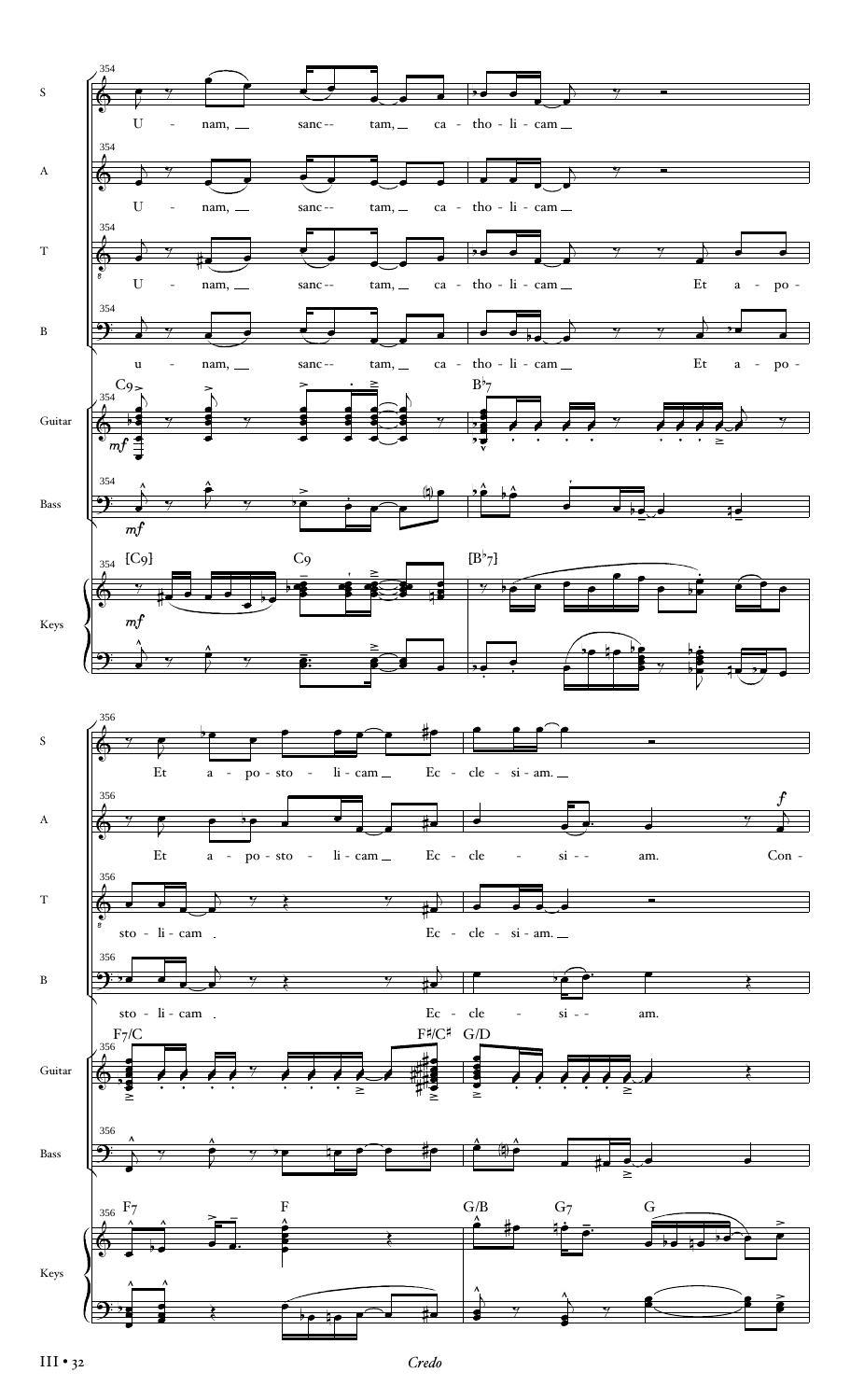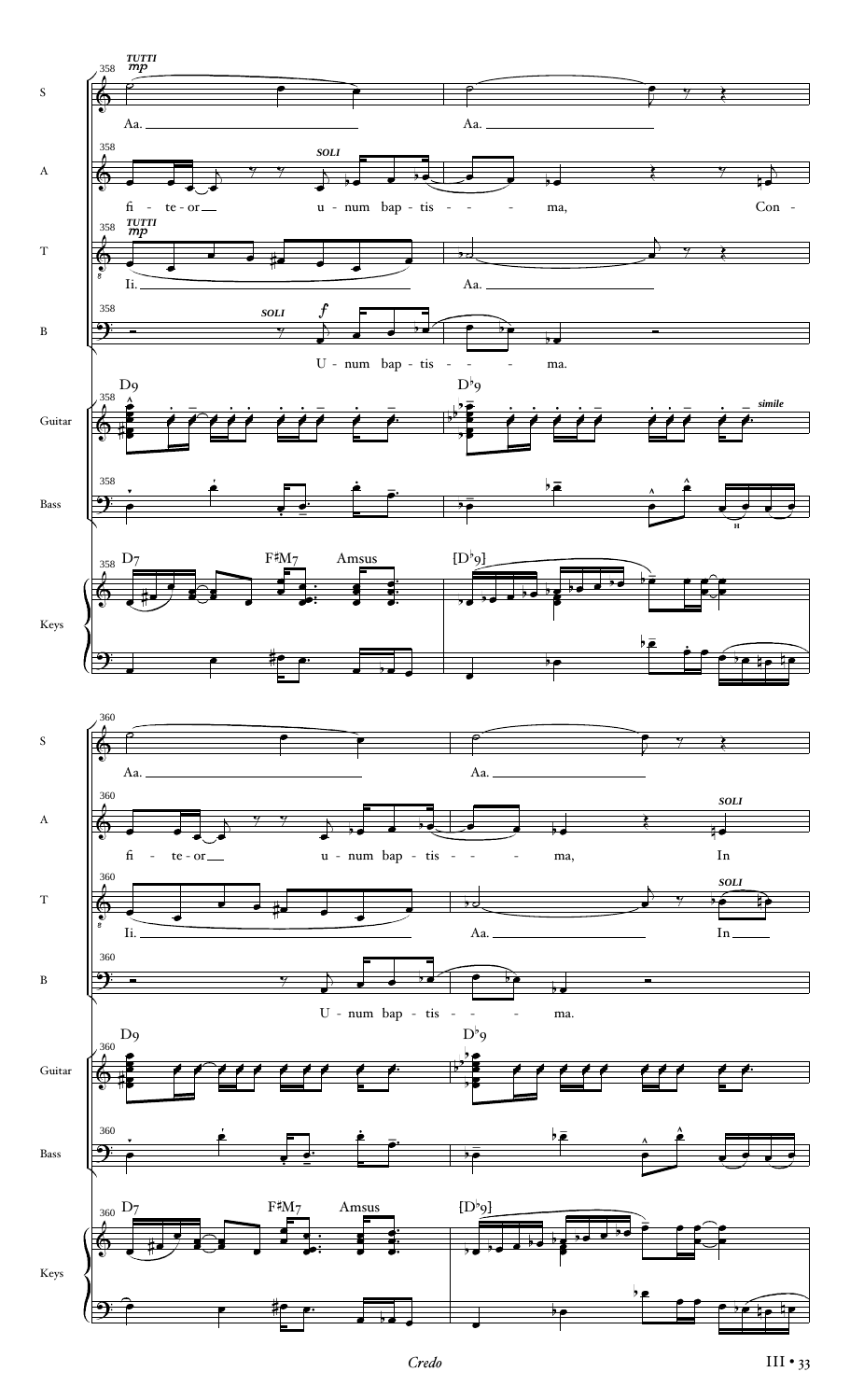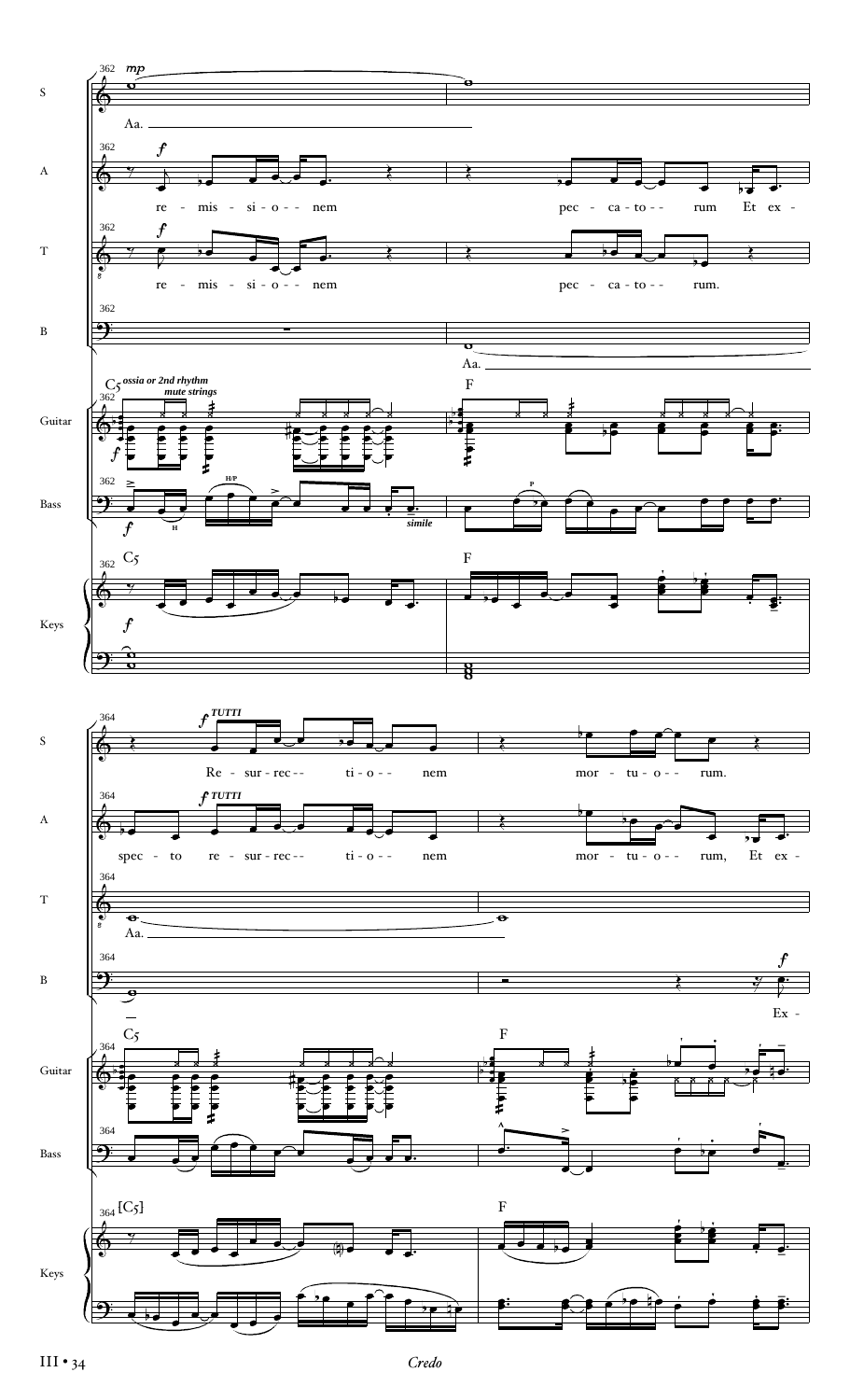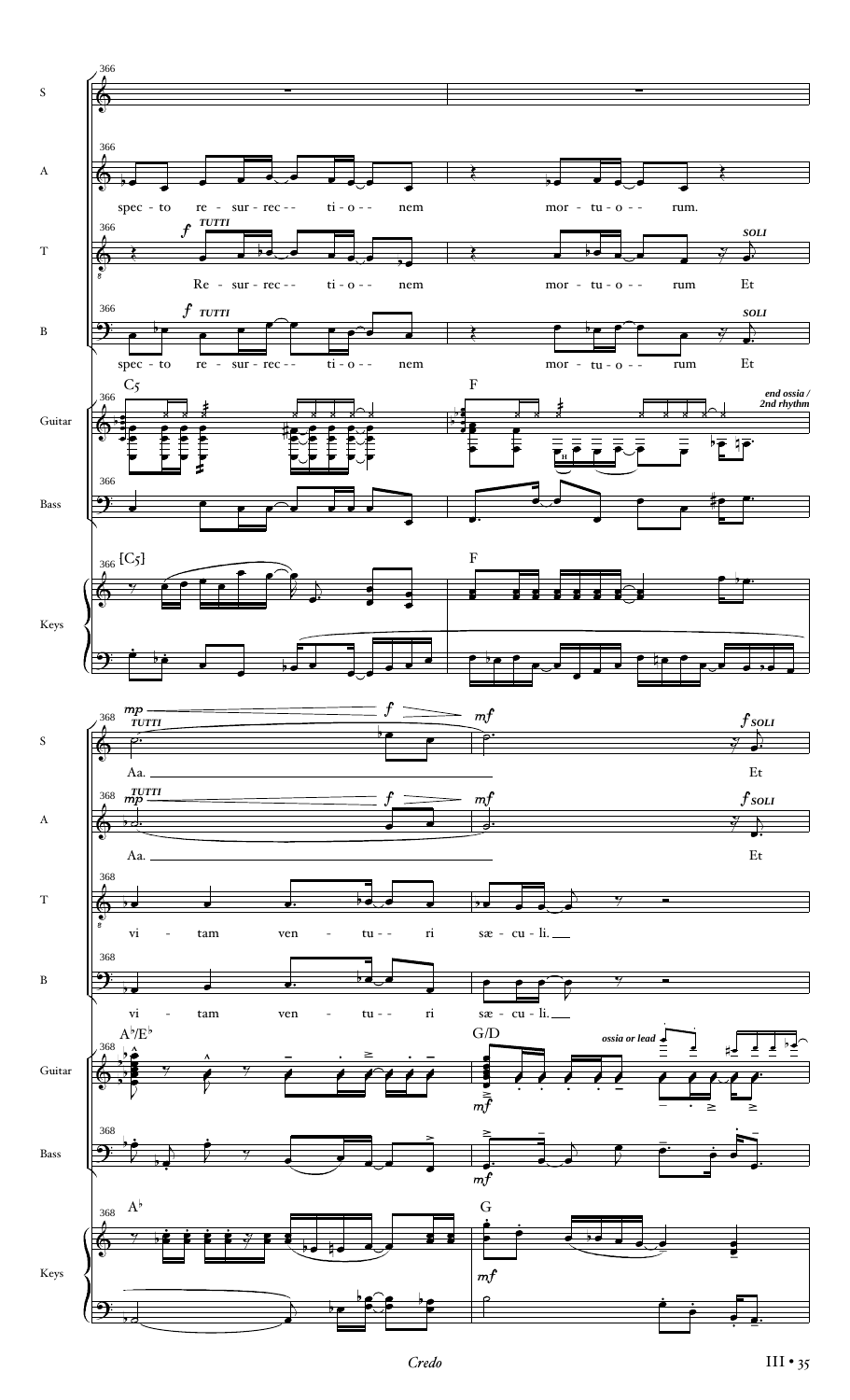